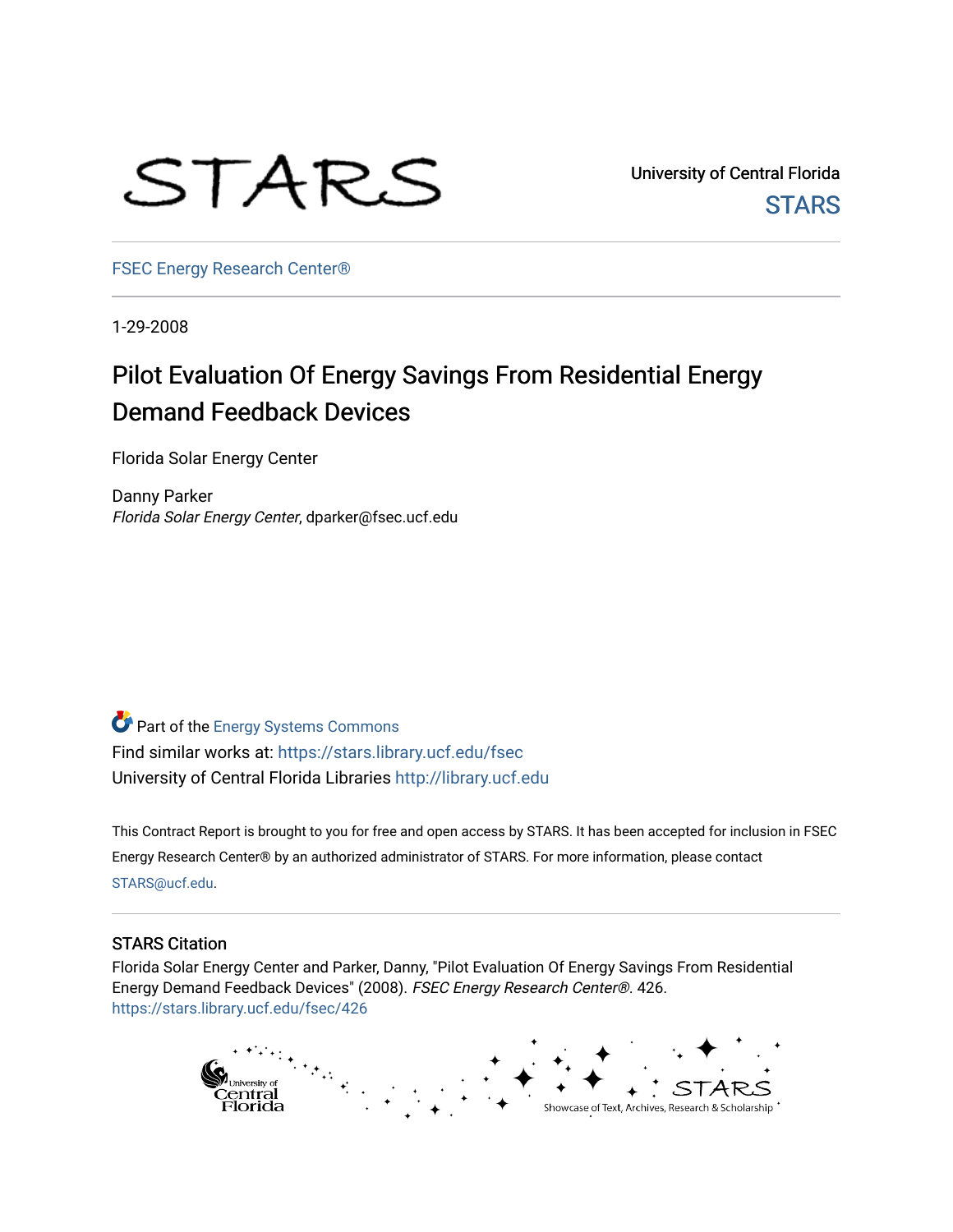# **FLORIDA SOLAR &**

## CONTRACT REPORT

**ENERGY CENTER®** 

## **Pilot Evaluation of Energy Savings from Residential Energy Demand Feedback Devices**

FSEC-CR-1742-08

January 2008

Submitted by:

Danny S. Parker David Hoak Jamie Cummings

Submitted to:

U.S. Department of Energy

1679 Clearlake Road, Cocoa, FL 32922-5703 • Phone: 321-638-1000 • Fax: 321-638-1010 www.fsec.ucf.edu



A Research Institute of the University of Central Florida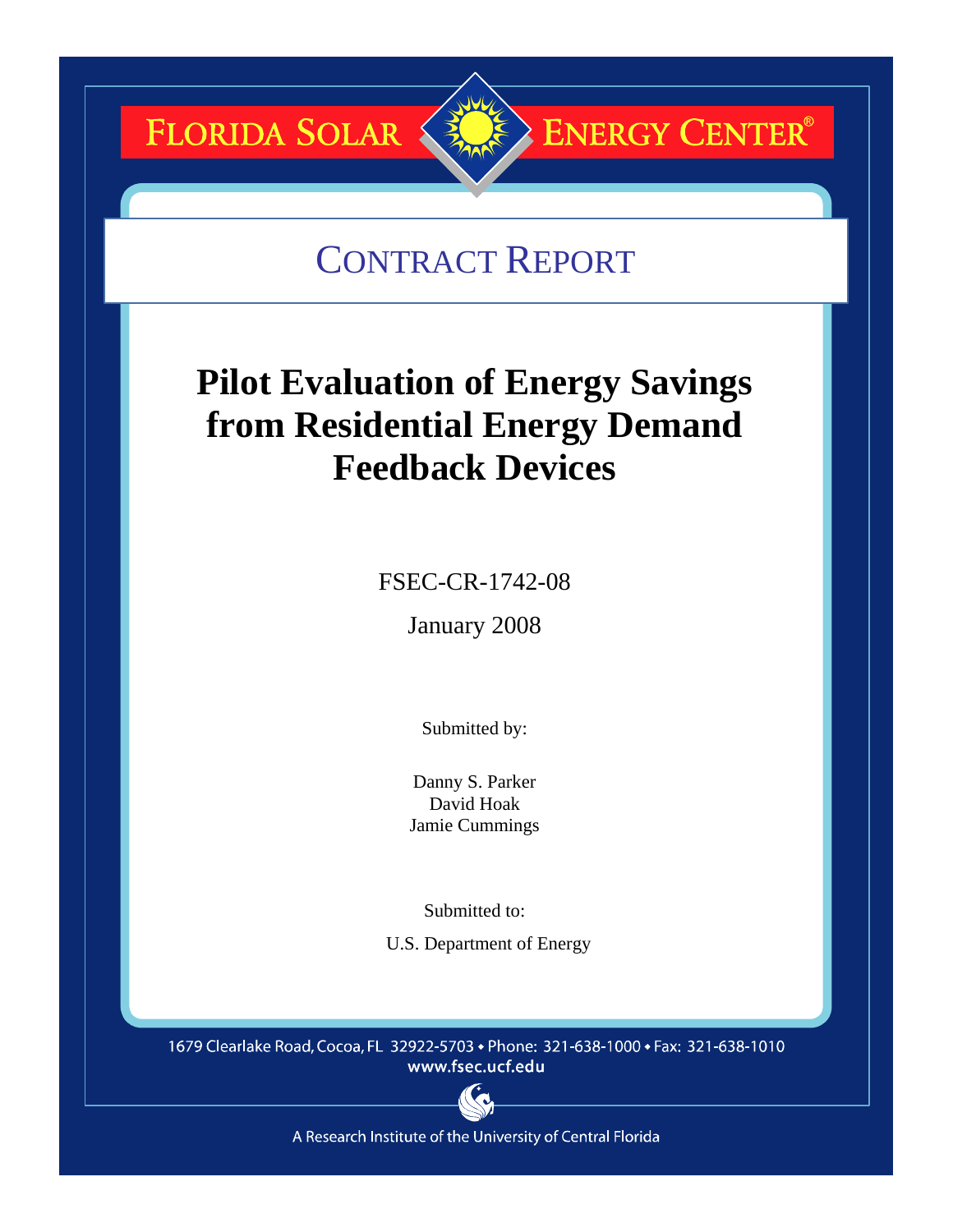## **Table of Contents**

| $\lambda$ and $\lambda$ is the set of $\lambda$ is the set of $\lambda$ is the set of $\lambda$ is the set of $\lambda$ is the set of $\lambda$ is the set of $\lambda$ is the set of $\lambda$ is the set of $\lambda$ is the set of $\lambda$ is the set of $\lambda$ is the set of $\lambda$ |  |
|-------------------------------------------------------------------------------------------------------------------------------------------------------------------------------------------------------------------------------------------------------------------------------------------------|--|

Appendices:

A. Survey Instrument<br>B. Analysis Plots for Individual Sites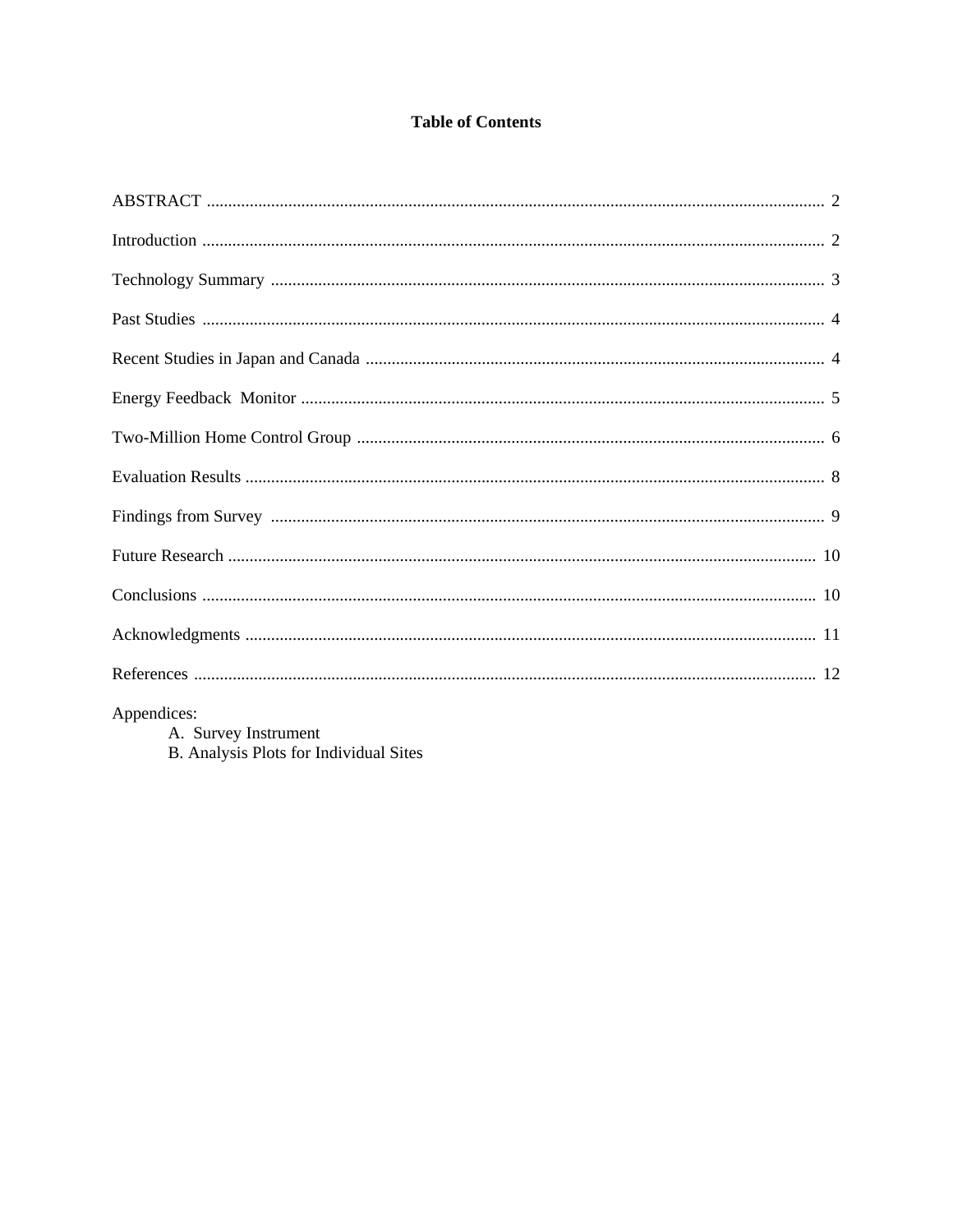#### **Pilot Evaluation of Energy Savings from Residential Energy Demand Feedback Devices**

*Danny Parker, David Hoak and Jamie Cummings Florida Solar Energy Center*

#### **ABSTRACT**

Providing instantaneous feedback on household electrical demand has shown the promise to reduce energy consumption by 5-15%. This paper briefly reviews past research and describes a two year pilot evaluation of a low cost residential energy feedback system installed in twenty case study homes in Florida. Although not a statistical sample (the participants were self-selected), the study showed an average 7% reduction in energy use from feedback homes in the second year of monitoring after controlling for weather-related influences. A large identified advantage of the technology is that it provides better guidance on profitable areas to reduce household electrical demand—many of which may be unanticipated.

#### **Introduction**

It has long been known that occupant behavior has very large impacts on residential energy use (e.g., Socolow and Sonderegger, 1976). Indeed, experience would suggest that these influences are much larger than the impact of intrinsic differences in building materials and energy consuming appliances. Evidence for this comes from many sources, but here we highlight two examples. First is a study done by FSEC in the mid 1990s measuring the energy use in ten identical Habitat for Humanity all-electric homes built the year before monitoring in Homestead, Florida (Parker et al., 1996). Even though all homes had two or more occupants, with identical appliances and equipment, as shown in Figure 1, energy use varied by 2.6 to 1 from the highest to lowest consumer. Detailed measurement of the end-uses in the homes revealed that while the electrical consumption of appliances like refrigerators were remarkably similar, other uses such as air conditioning varied by 5:1 from the highest to lowest. Evaluation of interior temperature and operation showed that much of that difference was due to differing thermostat behavior.



**Figure 1.** Variation in annual energy use in ten otherwise identical Habitat for Humanity homes in Homestead, FL (1994-1995).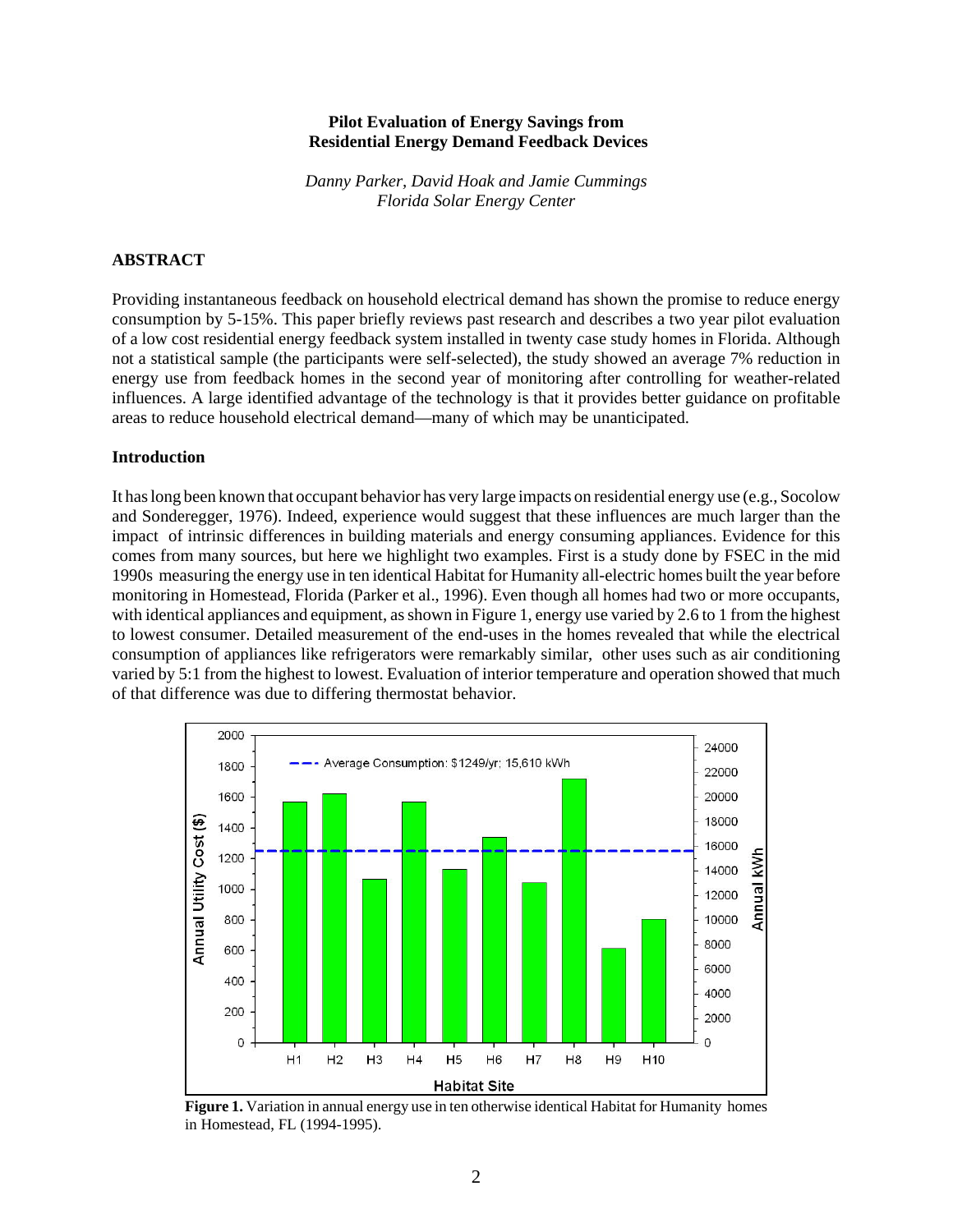A second study is of eleven very similar solar homes built in Sacramento, California under SMUD's solar homes program (SWA, 2005). This study evaluated the utility bills of the more efficient homes with solar features against other non-solar homes in the same community. As seen in Figure 2, the variation in annual energy use in the solar homes was tremendous. The most frugal home had negative utility cost (produced more solar electricity than it used), while the highest consuming solar home used near twice as much electricity as the average energy use of non-solar homes in the locality.



**Figure 2.** Variation in annyal energy use in eleven similar SMUD solar homes in Sacramento, CA (2004).

Both studies in very different part of the U.S. would suggest that motivating changes to occupant behavior has a powerful potential to achieve energy reductions. This particularly looks to be the case in more efficient homes with renewable energy features. Thus, it may be useful to examine ways in which providing more information to occupants on their immediate energy use might allow more effective home energy management strategies.

Unfortunately, most homes currently have no means to judge household energy use other than their monthly utility bill. However, this does not readily provide insight as to how, or where the energy is being used, given the long time delay between action and feedback.

### **Technology Summary**

Due to advances in microelectronics and computing, energy feedback devices for home use are now commercially available and low in price. Models typically provide a small wall or desk mounted display that communicates the second-by-second electric power demand of the household. Most accumulate the data to show expected monthly utility costs or time related energy cost data. Some are now available for as little as \$140. More detailed (and expensive) systems can report on disaggregated end uses. The *Whirlpool Corporation* has developed an advanced "Energy Monitor" system which provides information on household total electricity demand, as well as data from 14 separate circuits. The information is available on an LCD display showing current power use, demand profiles, history of past consumption and estimated energy bills. In one pilot project with monitoring, no impact was seen although the device was not fully functional. However, the project did show that over a five month period from April- August 2005, lighting and plug loads comprised 1300 kWh or 35% of total use (Griffiths, 2005).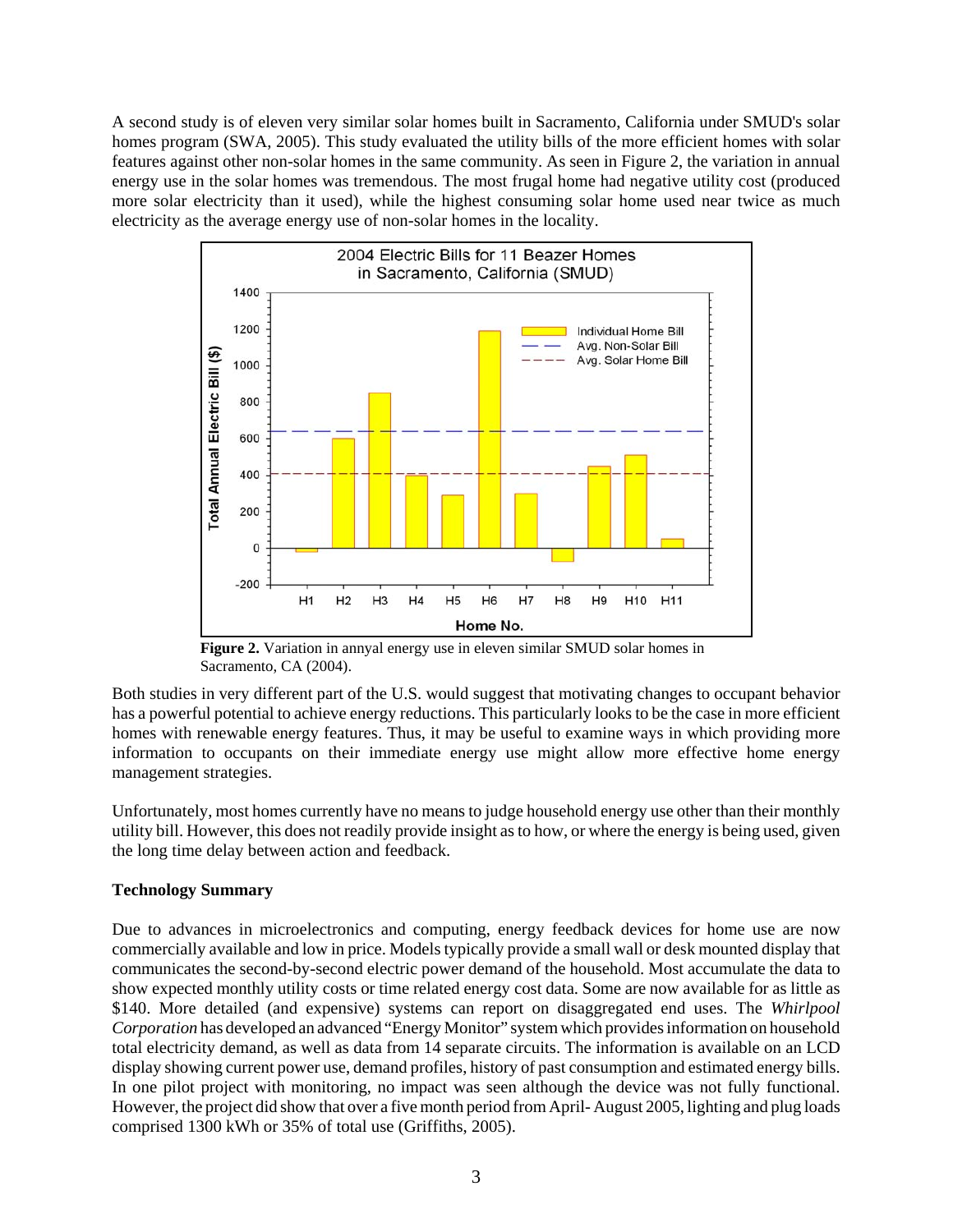However, the question remains as to whether the additional information is a benefit or liability ("valuable insight" vs. "too much information"). Commercially available models vary in terms of capability as summarized in our previous report. The two most popular devices currently, is the *PowerCost Monitor* (Mountain, 2006) and *The Energy Detective*. Both systems simplify installation by avoiding costly hardwiring. The TED sends the energy demand signal over household wiring, whereas the *PowerCost Monitor* using a radio signal from the sending unit. However, the TED device does have two important advantages: 1) it has a resolution of 10W vs. 100W for the *PowerCost Monitor* which is quite important for evaluating energy use of small appliances, lighting and standby power and 2) real-time updates are also more frequent – every second for TED versus every 30 seconds for the *PowerCost Monitor*.

#### **Past Studies**

Past studies show that providing household energy feedback promises to reduce consumption, although evaluation of the impact of real-time energy information are spotty (Katzev and Johnson, 1986; Farhar and Fitzpatrick, 1989). An early study in Twin Rivers, NJ in the 1970's showed the promise of real-time energy displays to reduce energy use by 10-15% (Seligman and Darley, 1977; 1978). Other early studies showed similar savings (Palmer et al., 1977, McClelland and Cook, 1979). Potential savings also extend to nonelectric fuels; Van Houwelingen and Van Raaij (1989) showed a 12% drop in natural gas consumption in Dutch homes provided with daily electric feed back. Bittle et al. (1979) showed similar beneficial results for electricity. A few studies could not reliably observe savings from energy-use feedback. For instance, in experiments in Canada and California, Hutton et al. (1986) showed uneven results with electricity savings of 5% in 92 Quebec homes compared with a control group, but minimal impact in the California sample. One recent study showing little potential was done on ten mostly low-income homes by researchers at Oberlin College (Allen and Janda, 2006) using *The Energy Detective* (TED). While occupants reported increased energy use awareness, the results showed no statistically significant energy reduction in any home. The tests were done over a limited three month monitoring period in ten homes who found it difficult to understand the energy monitor's displays. Regardless of a few projects with poor results, a compilation of available data on numerous real-time feedback studies (Darby, 2000) suggests an average 10-15% energy savings.

#### **Recent Studies in Japan and Canada**

There are a few larger scale studies of the impacts of real time energy-feedback. In one conducted by *Ontario Hydro* in Canada, Dobson and Griffin (1992) found that displays in 25 Canadian homes produced overall electricity savings of 13%, which largely persisted after the devices were removed.

Another intriguing evaluation of instantaneous electric demand feedback was conducted in Japan. This showed a 12% measured average total energy reduction from feedback in ten highly instrumented test homes (Ueno et al., 2005)*.* The savings in electricity were even greater at 18% against those for natural gas (9%). Perhaps most interesting was that measured reductions in "other appliance" electricity use (largely miscellaneous electric loads) averaged 31%.

Most compelling, however, is a large and recent statistical study of 400 sites compared with a similarly sized control group conducted in Canada using the *PowerCost Monitor*. This project showed a 6.5% savings from providing instantaneous feedback to consumers (Mountain, 2006). Further, an average 7-10% savings was seen if device ownership was coupled with energy-reducing educational tips for the home owner.

Not only are these reductions potentially large as they comprise *all* end-uses, they may provide unique opportunities to realize goals for high-efficiency buildings. Reducing and shifting electrical demand is particularly important in Zero Energy Homes (ZEH), where it would be desirable to match solar electric PV output with household loads. There are parallels with hybrid automobiles, where evidence suggests that feedback from dash-mounted displays allows drivers of Toyota's *Prius* to improve their mileage as they learn from experience. As the physical efficiency attributes of buildings improves, there are decreasing returns to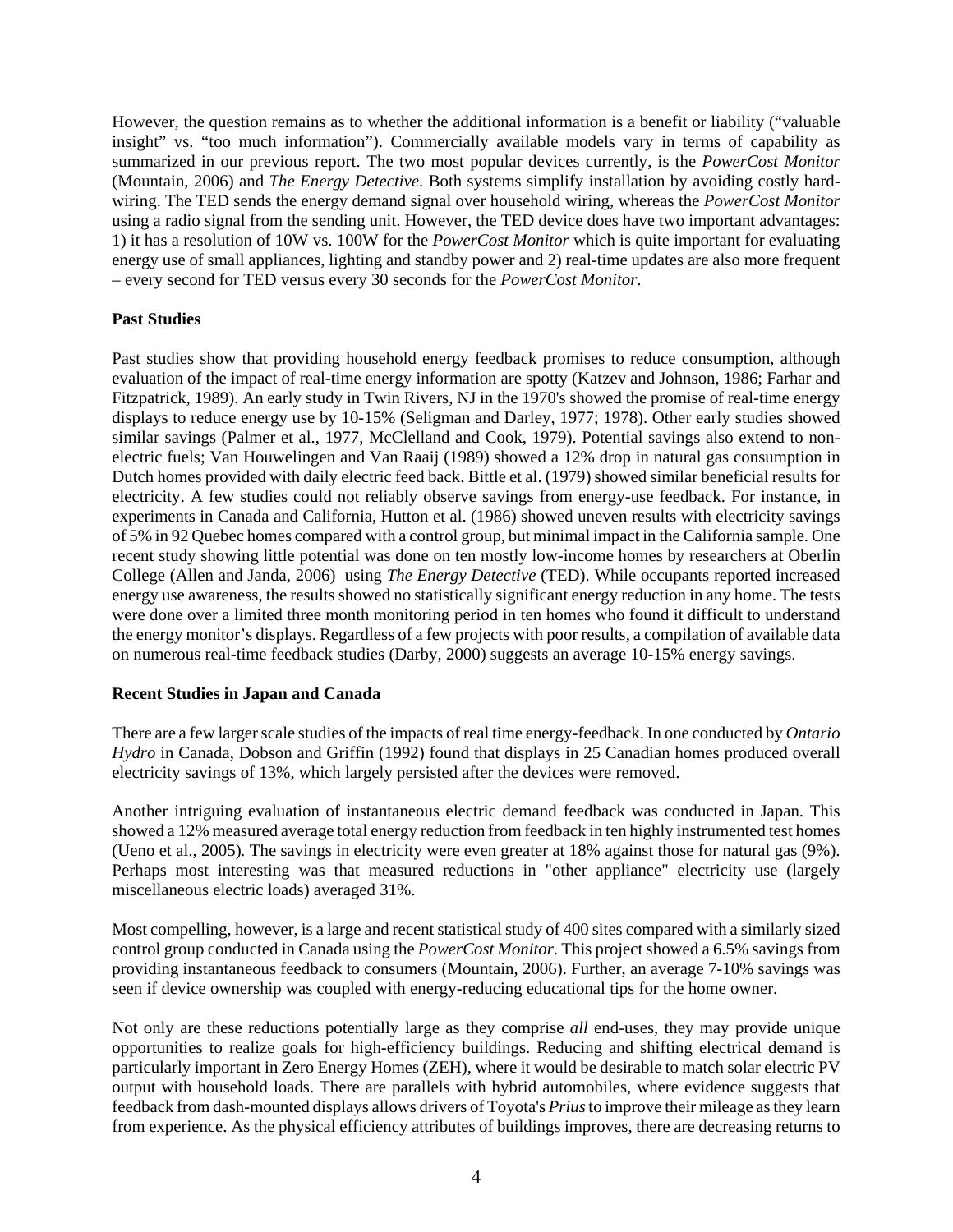further investment in efficiency upgrades. Accordingly, behavioral changes may hold the best hope for reducing the remaining third of energy use in ZEH.

#### **Energy Feedback Monitor**

Our project was a two year pilot evaluation of the TED residential energy feedback system installed in twenty-two case study homes in Florida. The study consisted of an opportunity sample of households with the participants self-selected based on interest. Although the monitor sells for \$140, there was no cost for the monitor or installation for the study participants.

However, several problems were encountered in analyzing the study results. One home could not obtain utility bill data for the period prior to the installation of the device. Another home experienced interference from home electronics which prevented the device from working (a problem that has largely been eliminated by the manufacturer). Two other homes did not yet have 12 months of post data when the analysis was

complete. Finally, one further home was the author's own which was eliminated from the evaluation to reduce potential bias. This left a total of 17 participants in the final analysis group which had a full year of pre and post data and matching data periods within the large utility sample which comprised the control.

The participants in the study had *The Energy Detective* (TED) installed. This is a small 3.5 x 5" display unit which plugs into the wall and receives power line carrier signals from a sending unit installed in the central breaker panel. Output is available on a digital display as shown in Figure 3.

Some characteristics of *TED*:



**Figure 3. Free standing display of** *The Energy Detective (TED)* **feedback device. Display shows house is currently drawing 0.410 kW.**

- 1. Computes true power every second (kW) with a resolution 10 Watts. Energy use of the system itself was measured at 0.8 Watts. We found the device could be easily installed in 30 minutes.
- 2. Sends signals on instantaneous electric power over house wiring by power line carrier so that the display device can be installed in any room and simply plugged into the wall. This significantly simplifies installation and set-up.
- 3. Shows both instantaneous and cumulative electric power for the month. Also records daily and monthly peak electrical demand. Can also be configured to show cumulative \$/hr.
- 4. The unit maintains its programming and cumulative data in non-volatile memory. Thus, no problems are encountered with power interruption.

One objective of our earlier investigation was to develop a protocol and educational element to help homeowners or auditors for Zero Energy homes use the feedback information to effectively inventory all (Parker, et.al, 2006). This was accomplished in each of the study homes. The developed method, which evaluates all loads on a given circuit breaker, was completely described in our previous report.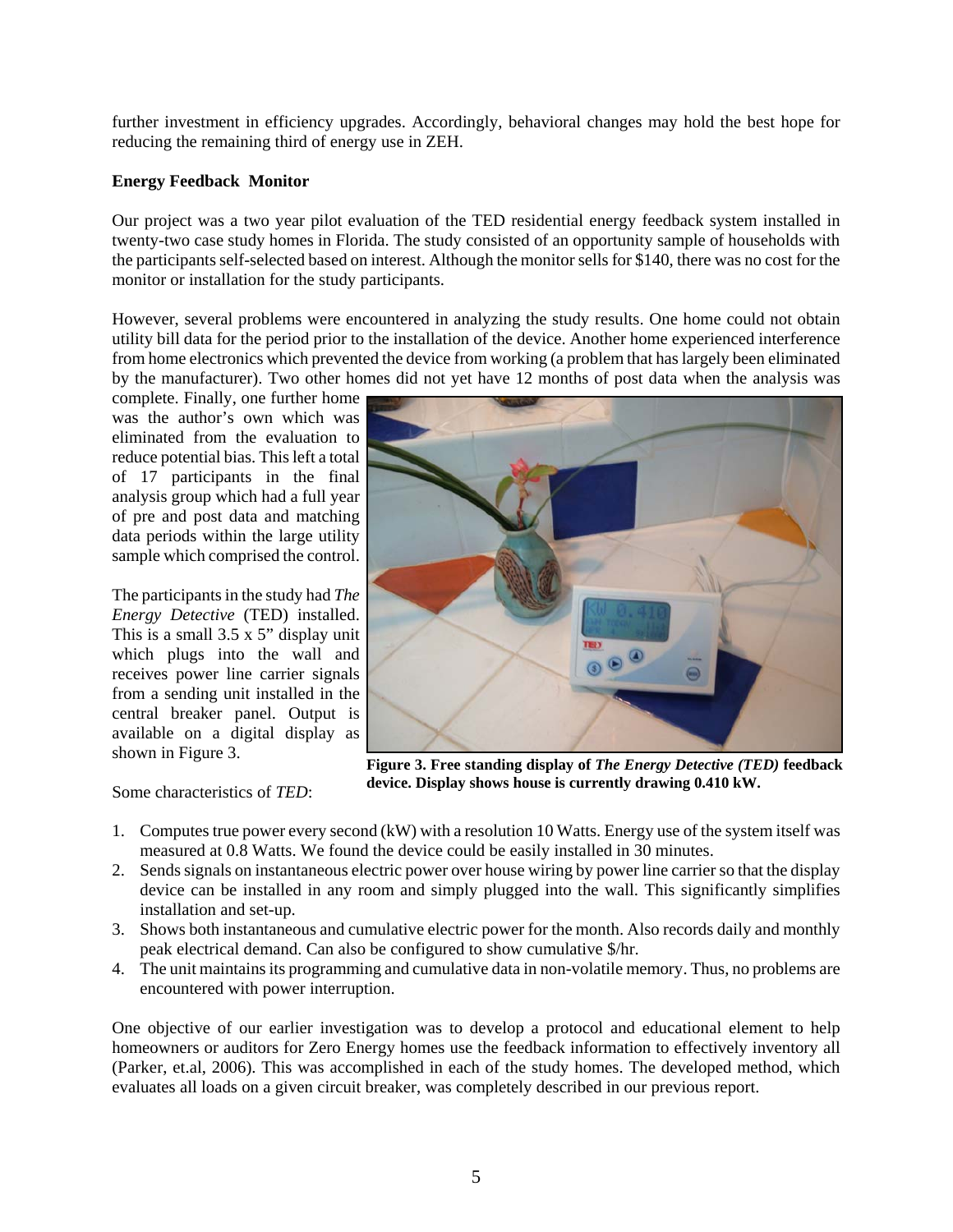Based on our experience, we found such a protocol could potentially be a powerful means to reduce household energy use. Although the protocol was performed on each home in the study, occupants were not advised as to what measures might be considered and were left to their own decision making. Using such information as an audit tool educational element might be considered for a follow-on study.

#### **Two-Million Home Control Group**

Within the study we had 17 monitors with a full year of data on which to analyze. Understanding the need to establish a control group with which to compare our limited opportunity sample, we approached the largest Florida utility, *Florida Power and Light Company (FPL)* and asked if it might be possible to obtain long term billing histories for all single family customers who are not seasonal residents.

The utility agreed to help, providing five year average data on average energy use in the over 2 million single family homes in their service territory. These homes represent roughly 2% of the entire U.S. residential building stock and a third of all residential dwelling units of all types in the State of Florida.

The advantage of using this data was that it would allow a control group for both the pre and post periods for each participant that would intrinsically adjust for natural changes due to appliance saturation and behavior as well as responses to monthly weather conditions. Figure 4 shows the average electricity use in the two million customers over a five year period stretching from September 2002 to August of 2007. One can see on the data, the superposition of a moving 12-month average of electrical consumption which takes out the seasonal variation in energy use. This arithmetic mean, shown as yellow triangles, shows that electricity use in year round occupied single family residences slowly declined over the measurement period.



**Figure 4.** Measured average five year monthly electricity consumption in all *Florida and Light Company* single-family non-seasonal homes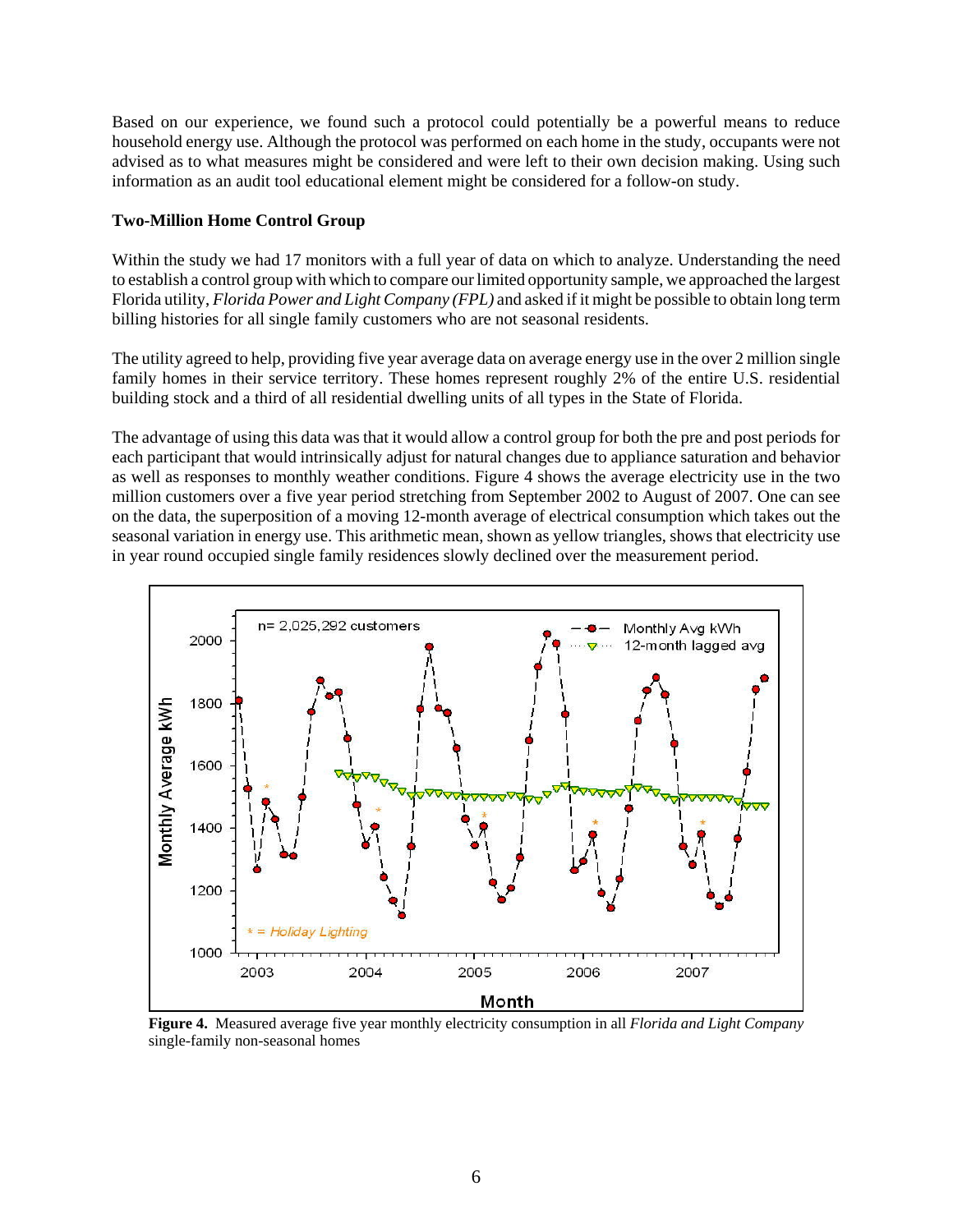Annual consumption averaged 18,948 kWh in the first year, slowly declining to 17,688 kWh in the last year. Analysis of the data when compared to weather data from West Palm Beach (perhaps the geographic accountweighted center of the FPL service territory) revealed that most of the decline in consumption is coming from slowly dropping heating degree days (HDD) during Florida's mild winter over the five year period. Figure 5 repeats the plot of average monthly electricity use with the relevant heating and cooling degree days from the previous month superimposed on the data. The weather influence is graphically apparent.



**Figure 5**. Monthly electricity use in FPL single family homes over 5 years with heating and cooling degree days.

A simple multiple-regression model including heating and cooling degree days for the current and previous month and a dummy variable for Christmas explained 88% of the variation in measured average electricity consumption:

| Source                                              | SS                                                                 | df                                                                 | МS                                            |                                                    | Number of obs =<br>F(5,<br>$53) =$                                 | 60<br>87.91                                                         |
|-----------------------------------------------------|--------------------------------------------------------------------|--------------------------------------------------------------------|-----------------------------------------------|----------------------------------------------------|--------------------------------------------------------------------|---------------------------------------------------------------------|
| Model<br>Residual                                   | 3790310.97<br>457029.941                                           | 5<br>53                                                            | 758062.195<br>8623.20643                      |                                                    | Prob > F<br>R-squared<br>Adj $R$ -squared =                        | 0.0000<br>$=$<br>0.8924<br>$=$<br>0.8822                            |
| Total                                               | 4247340.92                                                         | 58                                                                 | 73230.0158                                    |                                                    | Root MSE                                                           | 92.861<br>$=$                                                       |
| kwh                                                 | Coef.                                                              | Std. Err.                                                          | $t$ .                                         | P >  t                                             | [95% Conf. Interval]                                               |                                                                     |
| cdd lag<br>hdd lag<br>holiday<br>hdd<br>cdd<br>cons | 1.401425<br>3.204404<br>159.071<br>1.92612<br>.7993953<br>628.3914 | .1484902<br>.573337<br>47.77327<br>.5573796<br>.138172<br>60.39217 | 9.44<br>5.59<br>3.33<br>3.46<br>5.79<br>10.41 | 0.000<br>0.000<br>0.002<br>0.001<br>0.000<br>0.000 | 1.103592<br>2.054436<br>63.24993<br>.8081584<br>.5222574<br>507.26 | 1.699259<br>4.354373<br>254.892<br>3.044082<br>1.076533<br>749.5227 |

|  | . regress kwh cdd_lag hdd_lag holiday hdd cdd |  |  |  |  |  |  |  |  |
|--|-----------------------------------------------|--|--|--|--|--|--|--|--|
|--|-----------------------------------------------|--|--|--|--|--|--|--|--|

All coefficients were statistically significant at better than a 99% level. Note that holiday lighting (holiday), is very evident both in the graphical presentation of the data and the statistical model, being estimated at approximately 160 kWh for the month of December. Note also the relatively larger coefficients for heating degree days which is a likely result of the fact that many Florida homes are heated with electric resistance heat whereas air conditioners meeting excessive cooling degree days (CDD) have an efficiency greater than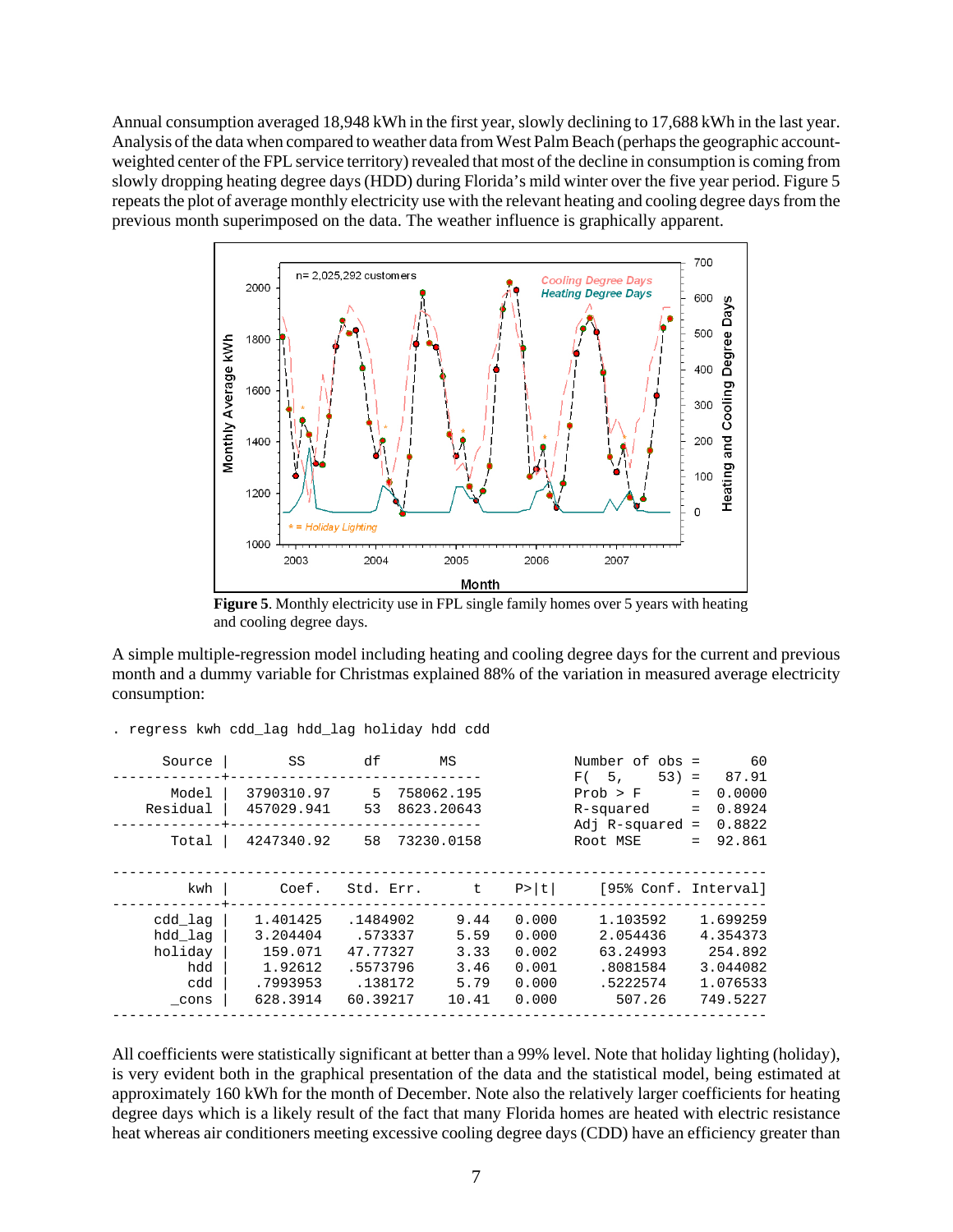unity. We did try adding a variable to see if energy consumption was changing over time after controlling for weather and holidays. However, even though an added variable (elapsed months) was slightly negative, it was not statistically significant, indicating that most of the change in electricity consumption was weather related.

The advantage of using this very large data source was that we could then have it serve as the control group for comparison of how the non-experiment population's consumption varied over the specific pre and post period for each individual site. Generally, most sites saw a natural, weather-related reduction from the pre and post period (the variation was  $-4.0\%$  to  $+2.5\%$ ) with an average drop of 1.9% for the overall group of 17. This was computed for each individual site.

#### **Evaluation Results**

Table 1 shows the overall results from the year pre and post in the 17 homes, both with and without the control group weather correction. Note that pre-installation consumption averaged 18,396 kWh/year–virtually identical to the 18,201 kWh seen in FPL's two million home control group from May 2005 - April 2006.

| <b>Site</b>    | <b>Install</b><br><b>Date</b> | <b>Before</b><br><b>Installation</b> | After<br><b>Installation</b> | <b>Reduction</b><br>(%) | Weather<br>Change*<br>$($ %) | Raw<br><b>Savings</b><br>(kWh) | <b>Normalized</b><br><b>Savings</b><br>(kWh) | <b>Normalized</b><br><b>Savings</b><br>(%) |
|----------------|-------------------------------|--------------------------------------|------------------------------|-------------------------|------------------------------|--------------------------------|----------------------------------------------|--------------------------------------------|
| C <sub>1</sub> | $Mav-06$                      | 49.9 kWh                             | 52.1 kWh                     | $-4.4%$                 | 1.36%                        | $-2.2$ kWh                     | $-2.9$ kWh                                   | $-5.9\%$                                   |
| C <sub>2</sub> | $Feb-06$                      | 41.3 kWh                             | 41.3 kWh                     | $-0.2%$                 | 1.20%                        | $-0.1$ kWh                     | $-0.6$ kWh                                   | $-1.4%$                                    |
| C <sub>3</sub> | $Mav-06$                      | 39.9 kWh                             | 38.1 kWh                     | 4.4%                    | 1.36%                        | $1.8$ kWh                      | $1.2$ kWh                                    | 3.1%                                       |
| F1             | May-06                        | 51.4 kWh                             | 50.0 kWh                     | 2.6%                    | 1.36%                        | $1.3$ kWh                      | $0.6$ kWh                                    | 1.2%                                       |
| F <sub>2</sub> | $Mav-06$                      | 113.3 kWh                            | 92.2 kWh                     | 18.6%                   | 1.36%                        | 21.1 kWh                       | 19.5 kWh                                     | 17.5%                                      |
| H1             | Apr- $06$                     | 39.7 kWh                             | 37.9 kWh                     | $-0.2%$                 | 0.88%                        | $-0.1$ kWh                     | $-0.4$ kWh                                   | $-1.1%$                                    |
| H <sub>2</sub> | May-06                        | 30.2 kWh                             | 27.1 kWh                     | 10.3%                   | 1.36%                        | $3.1$ kWh                      | $2.7$ kWh                                    | 9.1%                                       |
| H <sub>3</sub> | $Feb-06$                      | 40.8 kWh                             | 36.7 kWh                     | 10.0%                   | 1.20%                        | $4.1$ kWh                      | 3.6 kWh                                      | 8.9%                                       |
| H <sub>4</sub> | $Dec-06$                      | 76.0 KWh                             | 66.4 kWh                     | 12.6%                   | 1.87%                        | 9.6 kWh                        | 8.2 kWh                                      | 10.9%                                      |
| K1             | $Jul-06$                      | 43.8 kWh                             | 44.3 kWh                     | $-1.2%$                 | 3.95%                        | $-0.5$ kWh                     | $-2.3$ kWh                                   | $-5.4%$                                    |
| M1             | May-06                        | 18.3 kWh                             | 19.1 kWh                     | $-4.5%$                 | 1.36%                        | $-0.8$ kWh                     | $-1.1$ kWh                                   | $-5.9%$                                    |
| M <sub>2</sub> | $Jun-06$                      | 32.8 kWh                             | 31.2 kWh                     | 5.0%                    | 2.73%                        | $1.7$ kWh                      | $0.8$ kWh                                    | 2.4%                                       |
| M <sub>3</sub> | $Mav-06$                      | 45.6 kWh                             | 38.3 kWh                     | 16.1%                   | 1.36%                        | 7.4 kWh                        | $6.7$ kWh                                    | 15.0%                                      |
| $P1**$         | $Jul-05$                      | 18.5 kWh                             | 13.7 kWh                     | 26.1%                   | $-2.51%$                     | 4.8 kWh                        | 5.3 kWh                                      | 27.9%                                      |
| S <sub>1</sub> | Aug-06                        | 26.0 kWh                             | 27.4 kWh                     | $-5.6%$                 | 3.56%                        | $-1.4$ kWh                     | $-2.4$ kWh                                   | $-9.5%$                                    |
| S <sub>2</sub> | $M$ ay-06                     | 31.8 kWh                             | 28.9 kWh                     | 8.9%                    | 1.36%                        | 2.8kWh                         | 2.4 kWh                                      | 7.7%                                       |
| T1             | Aug- $06$                     | 138.4 kWh                            | 114.1 kWh                    | 17.5%                   | 3.56%                        | 24.3 kWh                       | 19.3 kWh                                     | 14.5%                                      |
| V <sub>1</sub> | May-06                        | 38.8 kWh                             | 32.7 kWh                     | 15.7%                   | 1.36%                        | $6.1$ kWh                      | 5.6 kWh                                      | 14.5%                                      |
| Overall        |                               | 50.4 kWh                             | 45.8 kWh                     | 9.1%                    | 1.80%                        | <b>4.6 kWh</b>                 | 3.7 kWh                                      | 7.4%                                       |

**Table 1 Energy Use Pre and Post Installation of Feedback Monitors**

\* Average % energy use reduction for FPL customers in the same time period as each participant in the study, according to their TED \*\* Author's home; not included in overall averages

Our analysis showed that average electricity use in the overall group declined in the year after the installation of the energy monitor. However, as expected, the specific change varied substantially from one site to another. The average raw reduction was 9.1% or 4.6 kWh/day. We did complete a detailed analysis for each project participant which is given in Appendix A.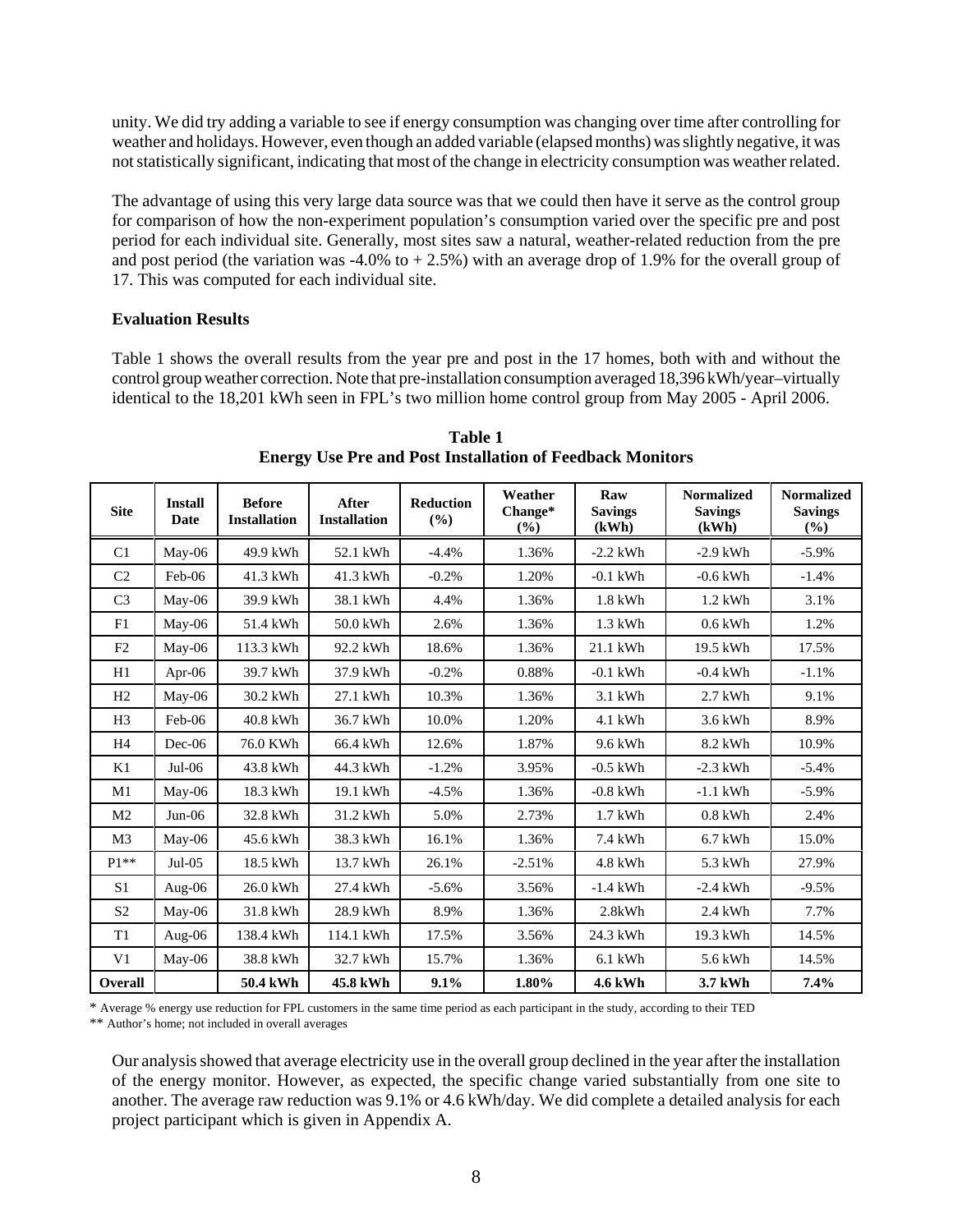When corrected to the control group (which often had weather related reductions in the post period) we saw the average savings from the energy feedback monitors of 3.7 kWh/day or 7.4%. However, as shown in Figure 6, this varied considerably from one home to another, ranging from an energy *increase* of 9.5% to a savings of 27.9%. Eleven homes showed savings while six homes showed energy use increases. The absolute value of the weather-adjusted savings varied from -2.9 to 19.5 kWh/day.



**Figure 6**. Measured daily electricity savings in kWh and percent by site.

Generally, the homes with the largest consumption also experienced the largest savings. Notably, the two homes with the largest pre-monitor installation use also achieved the largest savings in the post period. Based on exit interviews with the occupants, these two household paid close attention to the monitors and used what they learned to make overt changes in household appliances as well as scheduling for some equipment. This included large changes to household lighting, reduction of pool-pump hours and replacement of an aging AC system in one. This may mean that energy feedback monitors would have special value for utilities in homes with high bill complaints. It also may indicate that the economics of feedback will be most persuasive, for interested, but high energy consumers.

#### **Findings from Survey**

A short one page survey was sent to the homeowners at the end of the study. Of the 17 with complete utility data, 14 filled out and returned the survey. The short survey instrument is included in Appendix B.

We found that the monitor was most commonly placed in the kitchen, although the degree with which the household paid attention to the device varied considerably. Several respondents indicated looking at the display several times a day, but others reported disinterest and one considered the device an eyesore. Generally, most respondents indicated that their primary interest in using the device was in saving money; the second most common response to this question was interest in helping the environment.

In terms of how the device was used, responses again varied from "very interested and useful" to "total apathy." Interestingly, those most interested in the device also uniformly reported making considerable changes to their energy using equipment or their schedules. Not surprisingly, we found that these responses correlated strongly to observed energy savings in the second year.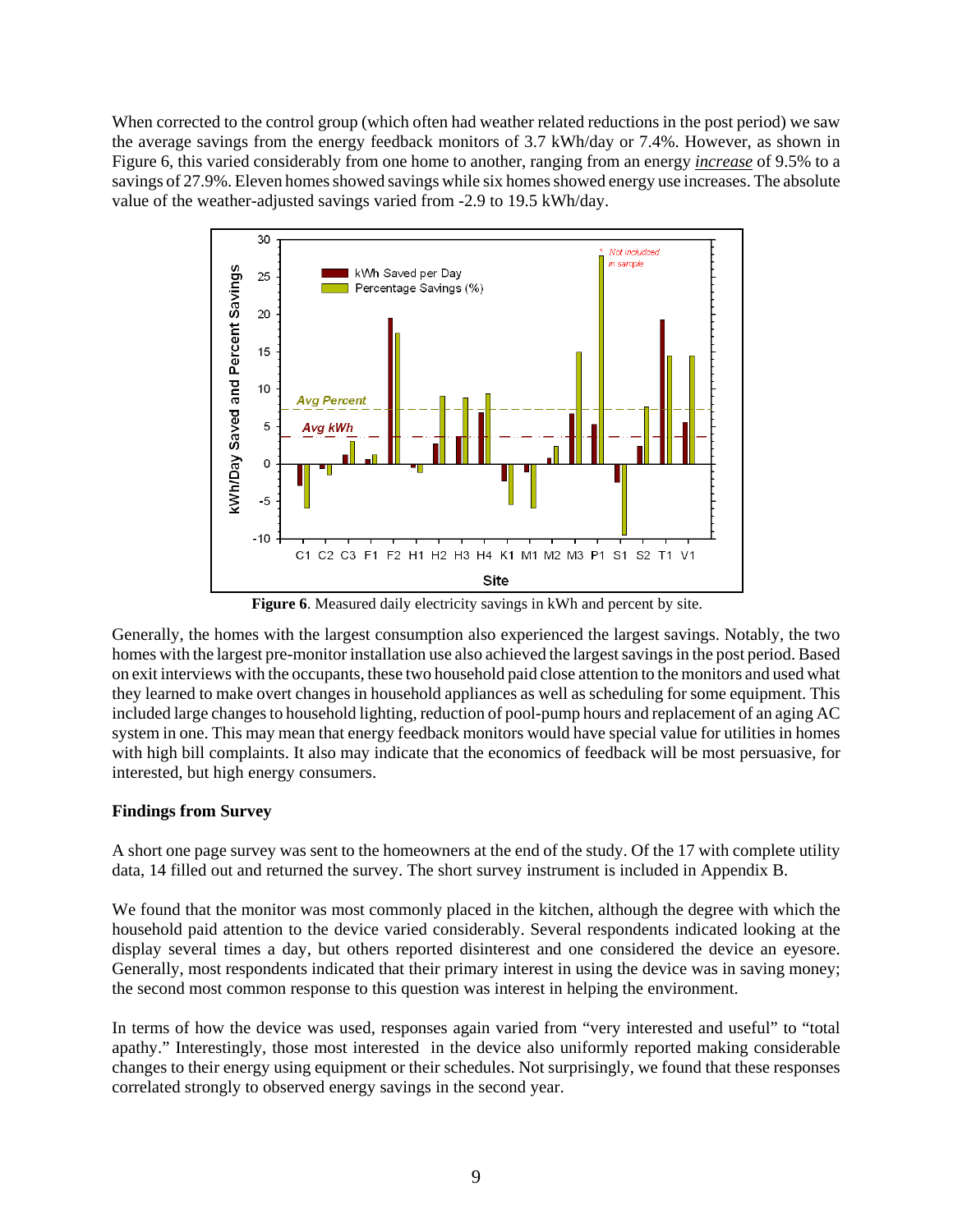For instance, of the five respondents who reported both considerable interest in the device as well as considerable changes made in equipment or schedules, savings averaged 9.2 kWh/day or 13.3% versus a savings 1.0 kWh/Day and 2.6% reduction in the other less interested and less motivated respondents.

Although a very limited sample, this study seems to indicate that interest and motivation were large factors in whether having the feedback device made a difference in energy use. Thus, consumers worried about high bills or otherwise interested in really lowering their energy use could be the best candidates for using the technology. What is not clear from the evaluation is how the timing of the savings would impact utility peak demand or the motivational factors that generate interest in the first place. One clue, however, is that the major motivation mentioned by participants was saving money, coupled with the fact that generally those saving most had the highest utility bills.

#### **Future Research**

Energy feedback and our understanding of its impact on energy use is evolving with experience and display technology. Not only are behavioral influences of feedback largely un-researched in recent years, but information is also lacking on the impact on time-of-day demand. Also, occupant interest in energy feedback will likely be influenced by the relative price of energy (see Hayes and Cone, 1977; Battalio et al., 1979; Winett et al., 1979)—another area where available research information is dated. Little, too, is known about the degree to which feedback display design itself determines the magnitude of reduction, although the available information would suggest that bold, vivid displays are best (Winett and Kagel, 1984). The overall user-interface design for feedback displays is another area to be further refined.

Another potentially critical topic is the potential interaction with critical utility pricing signals (Stein 2004; Mitchell-Jackson, 2005). Most studies have confined themselves to the impact of time-of-day electricity pricing, rather than the question of how such pricing might influence energy use when combined with realtime energy data (Wood et. al., 2004). Information is also lacking on behavioral persistence. Finally, the use of feedback systems as a tool for building diagnostics and occupant education, such as suggested by Harrigan and Kempton (1995), has not been effectively evaluated.

The potential seems particularly attractive for low energy buildings with solar photovoltaics (PV). For instance in the pioneering Livermore ZEH in California, the occupants who were previously not interested in their low energy house, found a provided energy feedback meter a powerful motivator to reduce consumption to better match the output of the solar electric system (Springer, 2005). Parallel research in Great Britain underscores the potential of feedback in grid-connected PV homes (Keirstead, 2005).

### **Conclusions**

Earlier research dating from the 1970s have shown that providing effective feedback from appliance use decisions can be a powerful means to impact energy use. Until recently, however, few methods have existed for households to gauge influences on household electricity use. Fortunately, a series of low cost energy monitors are now becoming available which allow consumers to obtain such information. Recent evaluations in Canada and Japan suggest a typical range of energy savings from providing feedback of 5-15%. Moreover, feedback has potential to reduce miscellaneous energy use which is otherwise difficult to accomplish. An important advantage of the technology is that it provides good guidance on profitable areas to reduce household electrical demand.

Within the paper, we performed a pilot evaluation of a low cost monitoring systems in 22 case study homes of which 17 homes had one year pre and post data. Although not a statistical sample (the participants were self-selected), the study showed an average 7.4% reduction in energy use (3.7 kWh/day) from feedback in homes in the second year of monitoring after controlling for weather-related influences. A large identified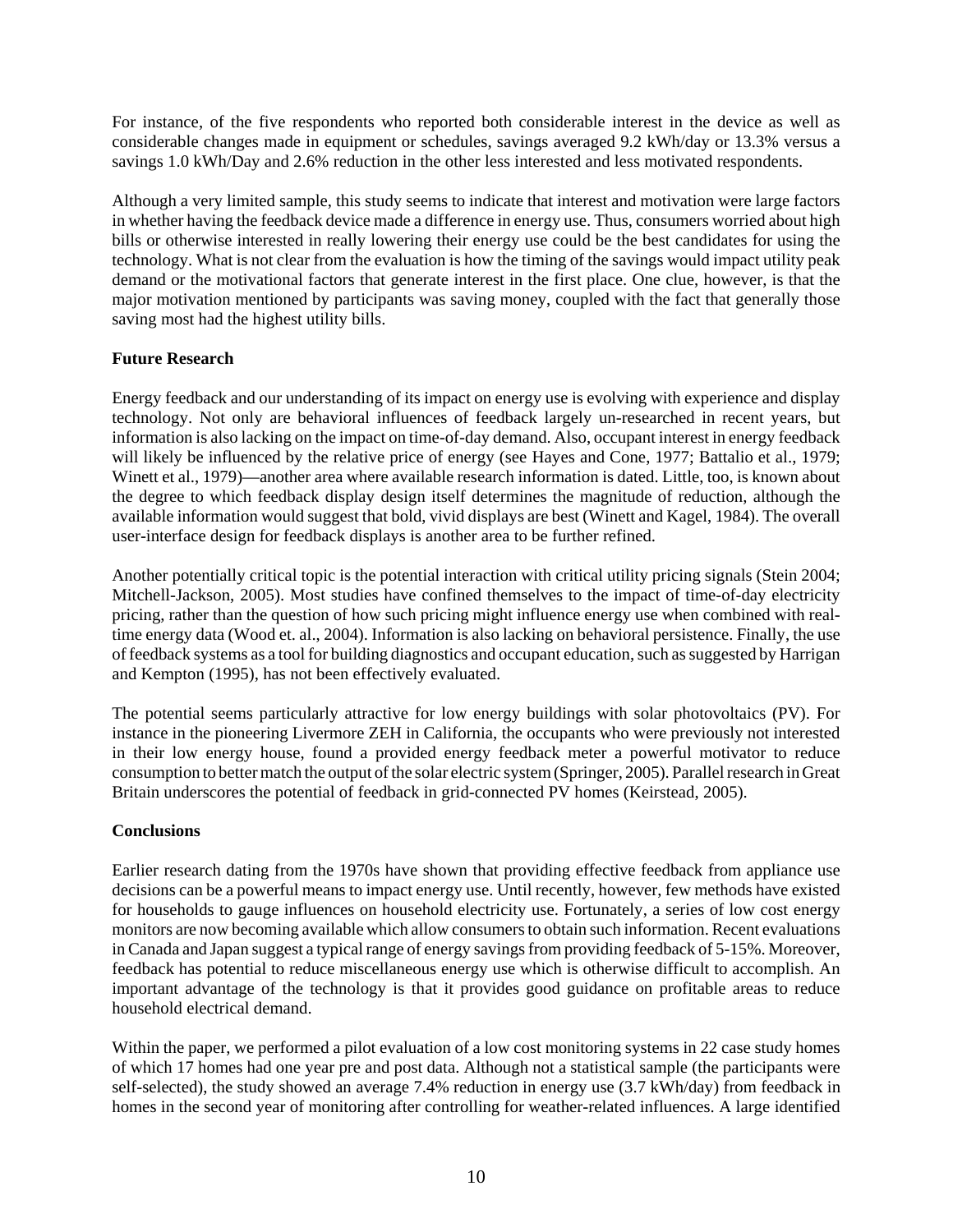advantage of the technology is that it provides better guidance on profitable areas to reduce household electrical demand—many of which may be unanticipated.

Savings from owning the device appeared roughly correlated with pre-installation consumption levels – those using most energy appeared to save most from using the monitors. Moreover, exit survey results clearly showed that those expressing large interest in the monitor and those saying they were motivated to cut energy use were much more successful at achieving energy reductions than the remainder of the group.

#### **Acknowledgments**

Special thanks to Mr. Craig Muccio with *Florida Power and Light Company* for his instrumental help in providing data on long-term single family electricity use in Florida single family homes.

This work is sponsored, in large part, by the US Department of Energy (DOE), Office of Energy Efficiency and Renewable Energy, Building Technologies Program under cooperative agreement number DE-FC26- 99GO10478. We appreciate the support and encouragement of our program managers, Mr. George James, Mr. Ed Pollock and Mr. William Haslebacher. This support does not constitute DOE endorsement of the views expressed in this paper.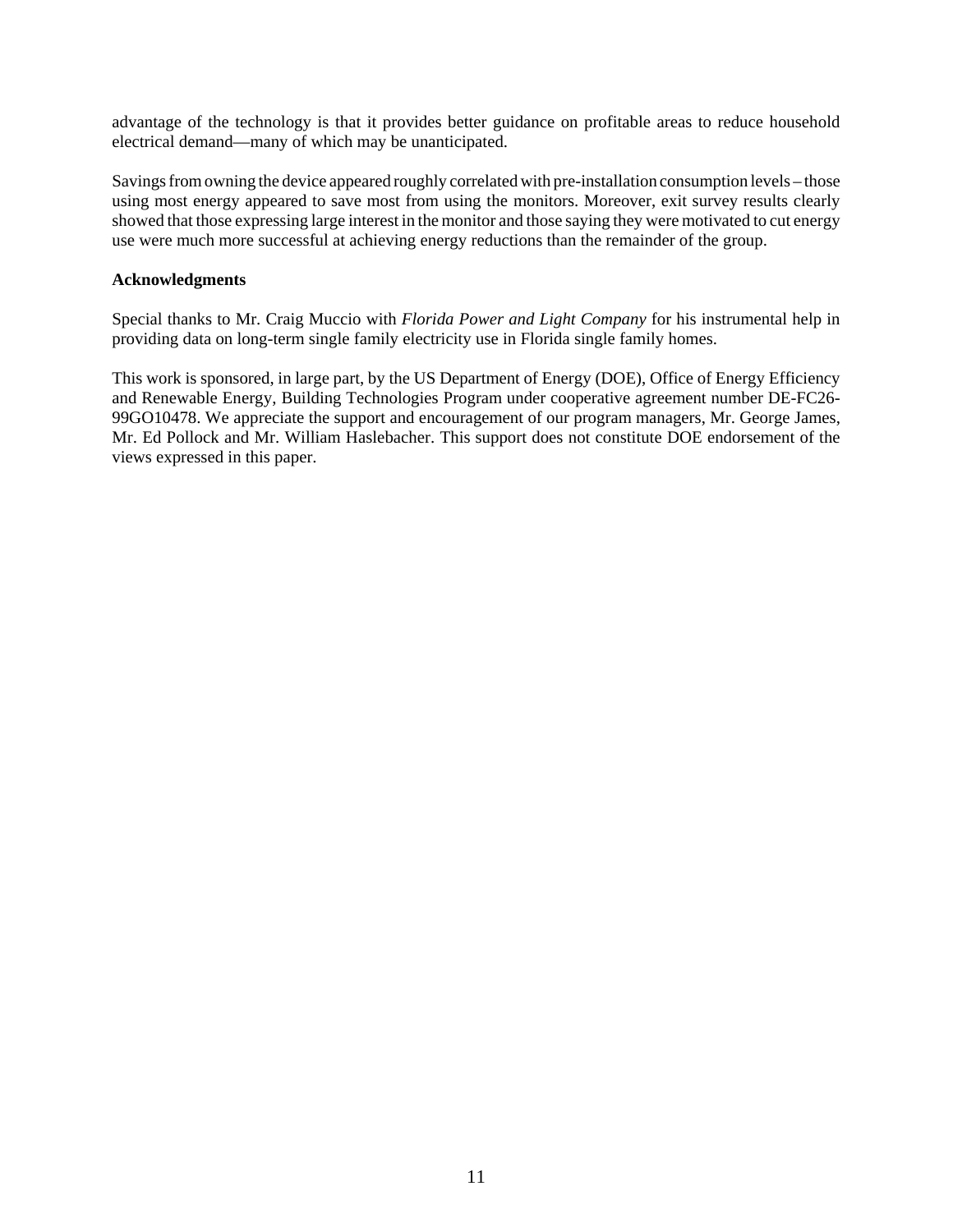#### **References**

Allen, D. and Kathryn B. Janda. 2006. "The Effects of Household Characteristics and Energy Use Consciousness on the Effectiveness of Real-Time Energy Use Feedback: A Pilot Study," Proceedings of the American Council for an Energy-Efficient Economy 2006 Summer Study. Volume 7, "Human and Social Dimensions of Energy Use, ACEEE: Washington DC

Battalio, Raymond C., John H. Kagel, Robin C. Winkler and Richard A. Winett 1979. "Residential Electricity Demand: An Experimental Study," *Review of Economics and Statistics*, 61 (2), pp. 180-189.

Bittle, Ronald G., Robert Valesano and Greg Thaler, 1979. "The Effects of Daily Cost Feedback on Residental Electricity Consumption," *Behavior Modification*, 3 (April), pp. 187-202.

Darby, Sarah, 2000, *"*Making it obvious: designing feedback into energy consumption," Proceedings, 2nd International Conference on Energy Efficiency in Household Appliances and Lighting. Italian Association of Energy Economists, Naples, 2000.

Dobson, John K., and J.D. Anthony Griffin. 1992. "Conservation Effect of Immediate Electricity Cost Feedback on Residential Consumption Behavior," ACEEE 1992 Summer Study on Energy Efficiency in Buildings, American Council for an Energy Efficient Economy, Washington D.C.

Farhar, B. Fitzpatrick, C, 1989. Effects of Feedback on Residential Electricity Consumption: A Literature Review, SERI/TR-254-3386, Solar Energy Research Institute, Golden, CO.

Griffiths, Dianne, 2005. "CARB Research Highlights East," Building America presentation, *Steven Winter and Associates*, 17 October 2005.

Harrigan, M., W. Kempton, et al. (1995). Empowering Customer Energy Choices: A Review of Personal Interaction and Feedback in Energy Efficiency Programs, Washington, DC, Alliance to Save Energy.

Hayes, Steven C. and John D. Cone, 1977. "Reducing Residential Electrical Energy Use: Payments, Information and Feedback," *Journal of Applied Behavior Analysis*, 10, p. 425.

Hutton, R. Bruce, Mauser, Gary A, Filiatrault, Pierre and Ahtola, Olli T, 1986. "Effects of Cost Related Feedback on Consumer Knowledge and Consumption Behavior: A Field Experimental Approach," Journal of Consumer Research, Vo. 13, p. 327.

Katzev, R. D. and T. R. Johnson (1986). Promoting Energy Conservation: An Analysis of Behavioral Research, Boulder, Westview Press.

Keirstead, J., (2005). "Household Behavioral Responses to PV-System Monitoring Devices," in Proceedings of World Renewable Energy Congress, 23 - 27 May 2005, Aberdeen, Scotland.

Lutzenhiser, Loren. 1990. Explaining Consumption: The Promises and Limitations of Energy and Behavior Research, ACEEE 1990 Summer Study on Energy Efficiency in Buildings, American Council for an Energy Efficient Economy, Washington D.C.

McClelland, Lou and Stuart W. Cook, 1979. "Energy Conservation Effects of Continuous In-Home Feedback in All-Electric Homes," *Journal of Environmental Systems*, 9 (2), p. 169.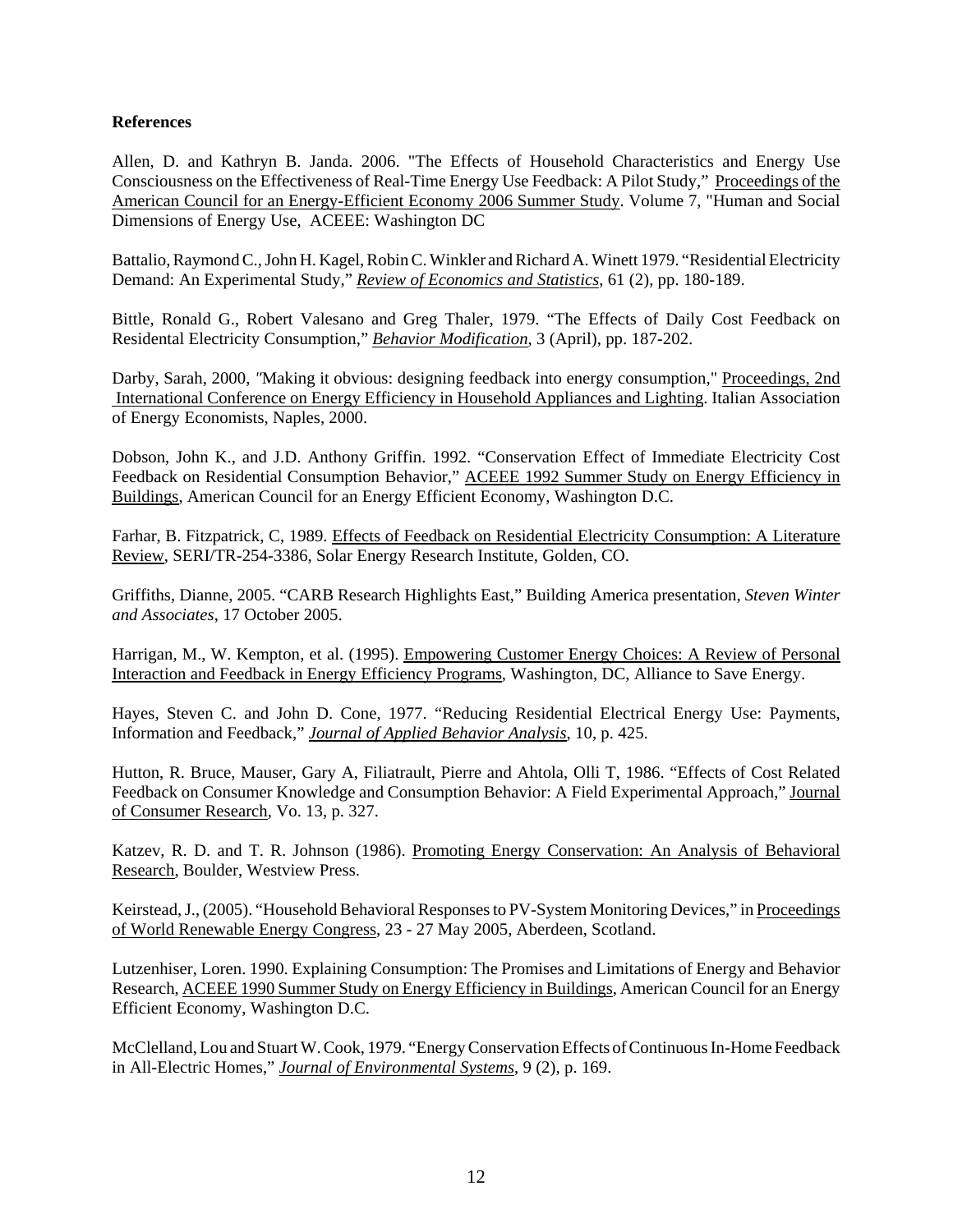Mitchell-Jackson, Jennifer, 2005. "The Behavioral Effects of Enhanced Energy Information: An Evaluation of the Statewide California Information Display Pilot," Proceedings of the 2005 International Energy Program Evaluation Conference, August 17-19, 2005, New York, NY.

Mountain, Dean, 2006. The Impact of Real Time Energy Feedback on Residential Electricity Consumption: The Hydro One Pilot, McMaster University, Ontario, March 2006.

Palmer, Michael H., Margaret E. Lloyd and Kenneth E. Lloyd, 1977. "An Experimental Analysis of Electricity Conservation Procedures," *Journal of Applied Behavior Analysis*, 10, p. 665.

Parker, Danny, Hoak, David, Meier, Alan, Brown, Richard, 2006. "How Much Energy are we Using: the Potential For Energy Demand Feedback Devices, Proceedings of the American Council for an Energy-Efficient Economy 2006 Summer Study, ACEEE: Washington DC.

Parker, D., Mazzara, M., Sherwin, J., 1996. "Monitored Energy Use Patterns In Low-Income Housing In A Hot And Humid Climate," Proceedings of the Tenth Symposium on Improving Building Systems in Hot Humid Climates, Ft. Worth, TX, p. 316.

Seligman, Clive and Darley, John .M. (1977). "Feedback as a Means of Decreasing Residential Energy Consumption," Journal of Applied Psychology, 62, p. 363.

Seligman, Clive and Darley, John.M. and Becker, Lawrence J. (1978). "Behavioral Approaches to Residential Energy Conservation," in Saving Energy in the Home: Princeton's Experiments at Twin Rivers, Ballinger Publishing Co., Cambridge, MA.

Socolow, R. and Sonderegger, R., 1976. The Twin Rivers Program on Energy Conservation in Housing: Four Year Summary Report, *Center for Environmental Studies*, Princeton, August, 1976.

Springer, David, "Personal communication regarding Livermore Zero Energy Home," November 2005, Davis Energy Group, Davis, CA.

Stein, Lynn F., 2004. California Information Display Pilot Technology Assessment, Final Report, prepared for Southern California Edison, Primen, Inc., Boulder, CO, 21 December 2004.

SWA, 2005, "Cutting the Power," CARB News, Consortium for Advanced Residential Buildings, *Stephen Winter and Associates*, Vol. 8, No. 9, November 2005.

Ueno, T., Inada, R., Saeki, O and Tsuji, K. "Effectiveness of Displaying Energy Consumption Data in Residential Houses," ECEEE 2005 Summer Study on Energy Efficiency in Buildings, Vol. 6, European Council for an Energy Efficient Economy, Brussels, p. 1289.

Van Houwelingen, Jeannet and Fred W. Van Raaij, 1989. "The Effect of Goal Setting and Daily Electronic Feedback on In-Home Energy Use," Journal of Consumer Research, Vol. 16, June.

Winett, Richard A. and John H. Kagel, 1984. "Effects of Information Presentation Format on Resource Use in Field Settings," Journal of Consumer Research, 11 (September), p. 655.

Winett, Richard A., Michael S. Neale and H. Cannon Grier, 1979. "Effects of Self-Monitoring and Feedback on Residential Electricity Consumption," Journal of Applied Behavior Analysis, 12 (Summer), p. 173.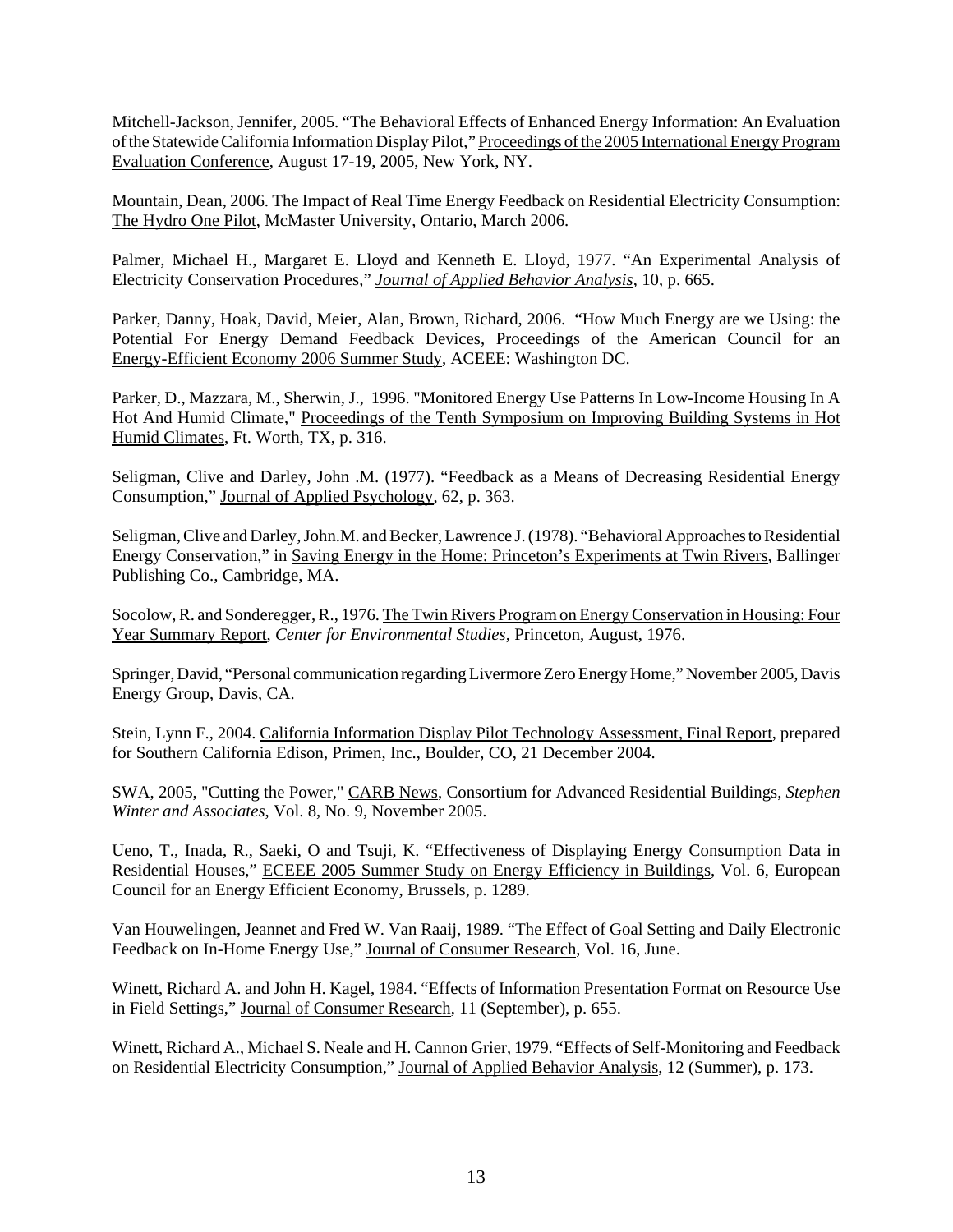## **Appendix A**

Survey Instrument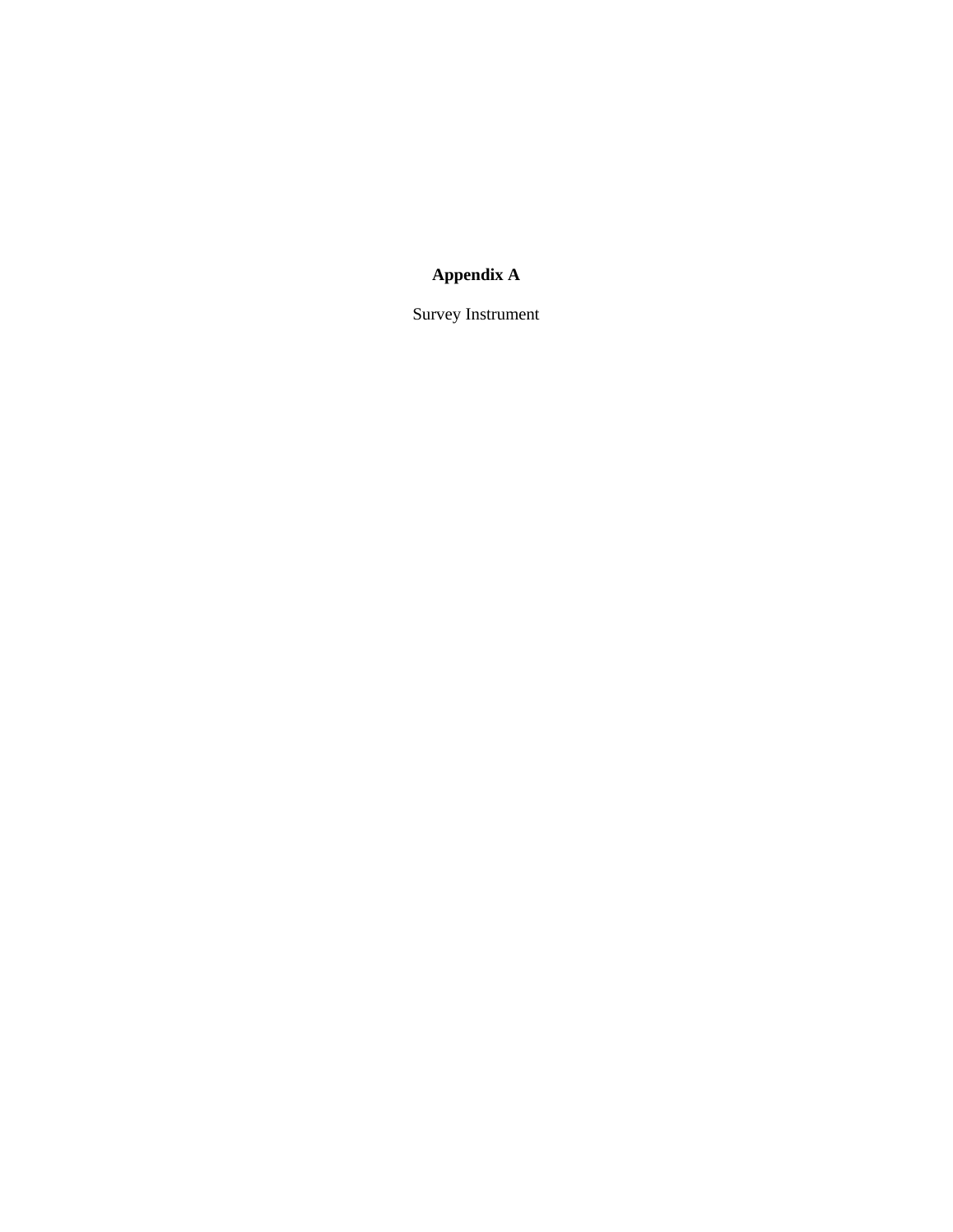### Energy Feedback Followup Survey

*Dear Energy Feedback Study participants. This a very short survey of those involved in the project to allow us to gauge how using the TED energy display worked out for you over the last year. Please respond to the email in context so we can tally the results. Thank you.*

- 1) What room was the TED display located?
	- a) kitchen
	- b) living room
	- c) dining room
	- d) bedroom
	- e) study
	- f) hid it in the utility room/garage
	- g) other \_\_\_\_\_\_\_\_\_\_\_

#### 2) How often did someone in the house examine the display?

- a) Several times a day
- b) Once a day
- c) Every few days
- d) Once a week
- e) Scarcely noticed it blinking at night

3) What was the response from members of your household to the device (check as many as apply)

- a) Thought it was interesting, and very useful to our attempts to control energy use
- b) Thought it was nifty at first, but we quickly lost interest
- c) Couldn't care less
- d) Never knew it was there
- e) Thought it was an eyesore and wanted to get rid of it
- 4) When you looked at the display, what information did you examine?
	- a) Instantaneous power demand (kW)
	- b) Accumulated daily power use (kWh)
	- c) Energy cost data
	- d) Looked at the various types of displays
	- e) Was all Geek Greek to me
	- f) Never looked at the numbers

#### 5) Which choice best characterizes your interest in the display?

- a) Not interested at all; ignored it
- b) Some interest
- c) Considerable interest, but didn't know what do do with the information
- d) Very interested; used the display to understand energy using equipment
- e) Very interested and used the display to make changes in habits and/or energy using equipment
- 6) Did you change any energy using equipment during the time the display was in use in your home?
	- a) No; no real changes
	- b) Changes in household equipment and appliances, but none attributable to the device
	- c) Yes, some change in habits
	- d) Yes, made some changes to equipment
	- e) Yes, made considerable change to both habits and equipment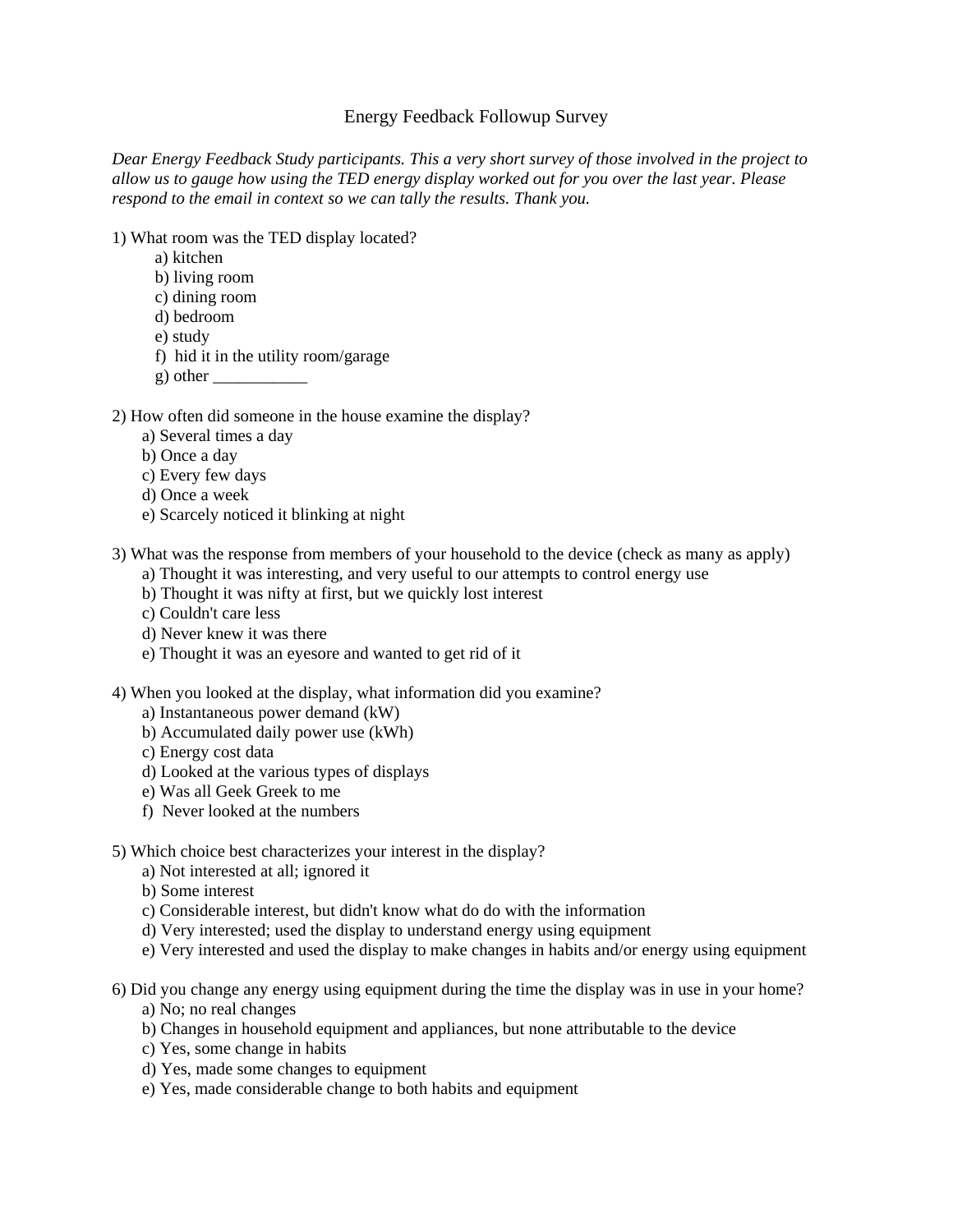7) What was the biggest limitation of the device?

- a) Being more attractive or attention getting
- b) Ineffective at displaying meaningful information
- c) Not knowing where the loads were coming from that I was seeing
- d) Not knowing what to do about what I was seeing
- e) General household apathy about the display

8) What would be your Number 1 motivation to reduce energy use?

- a) Save money
- b) Help with the environment
- c) Set a household example
- 9) Please fill in the following:
	- a) Years at current address\_\_\_\_\_\_
	- b) Avg hours per weekday that house is occupied\_\_\_\_\_\_
	- c) Number of people in household\_\_\_\_\_\_\_
	- d) Number of children in household\_\_\_\_\_\_
	- e) Conditioned floorspace of home\_\_\_\_\_\_\_

10) What other information would you like to convey to us about your experiences using the TED feedback display?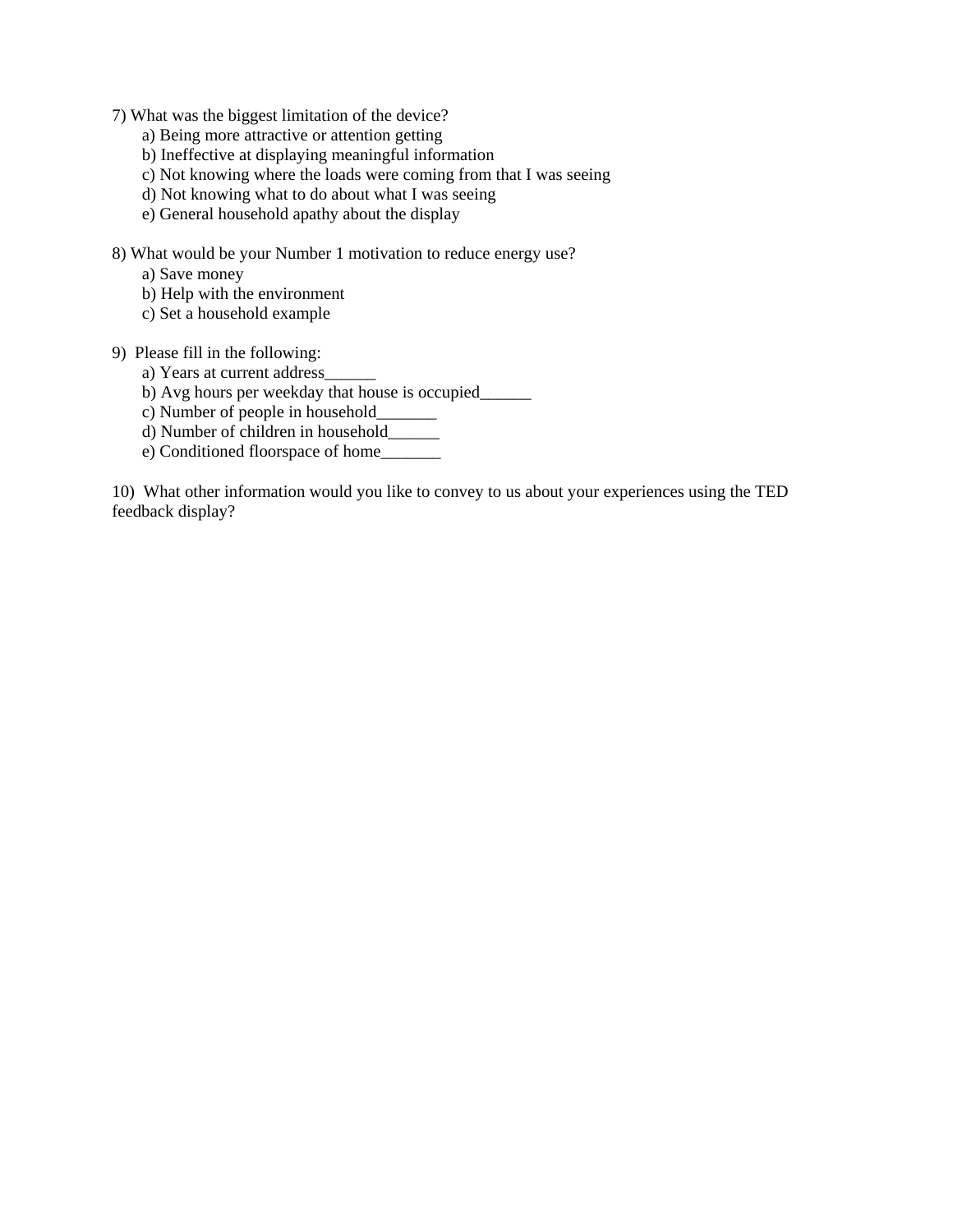## **Appendix B**

Analysis Plots for Individual Sites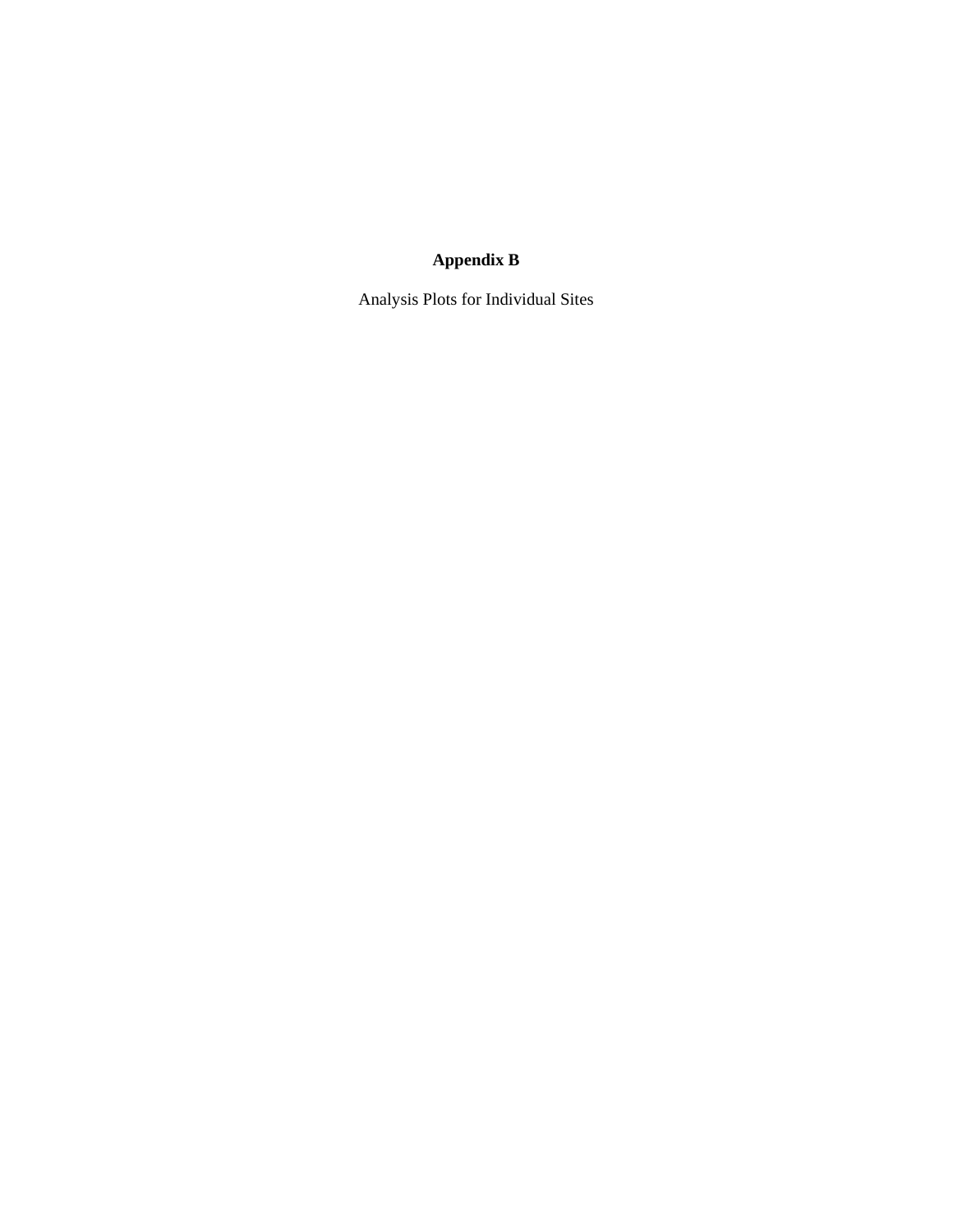



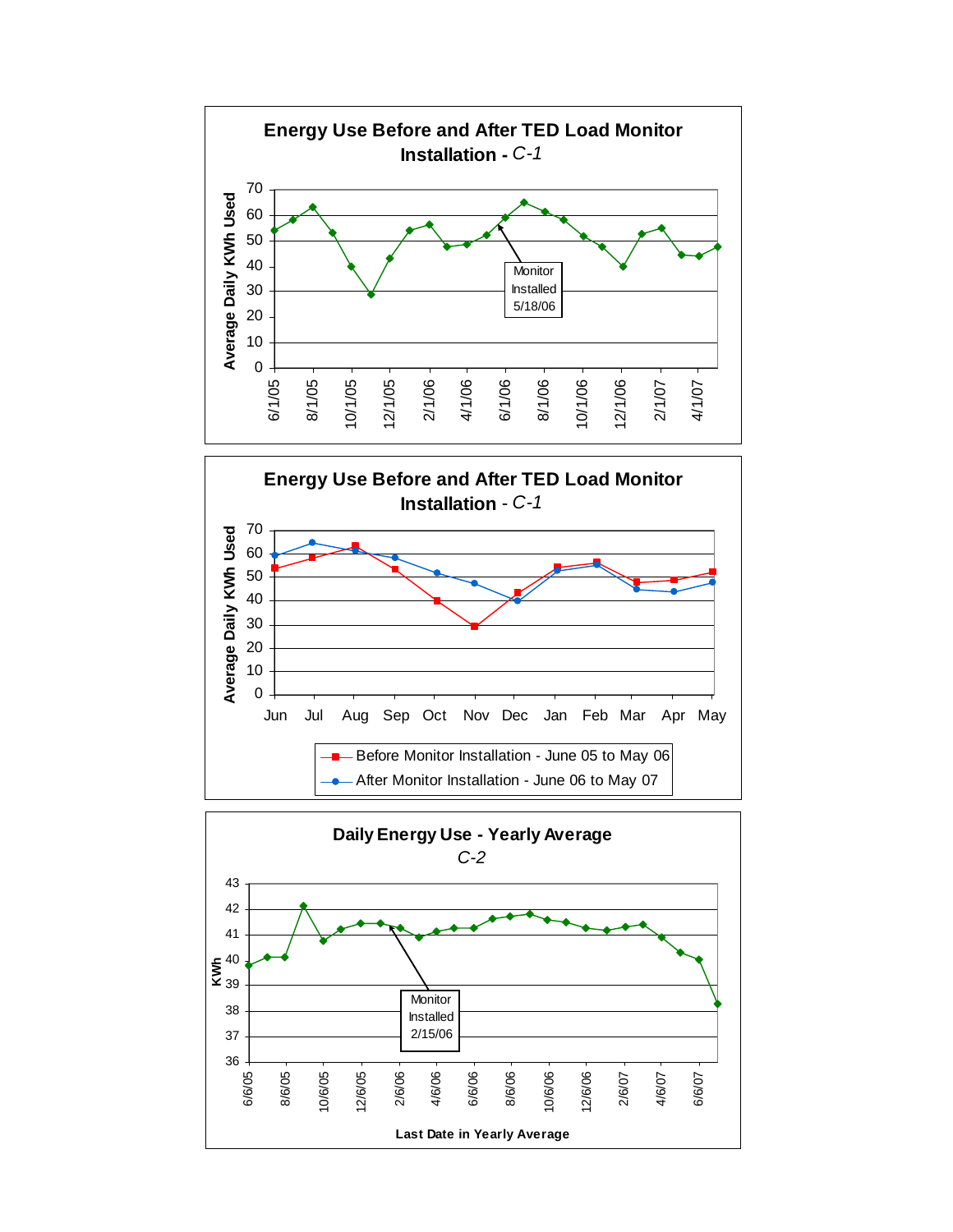



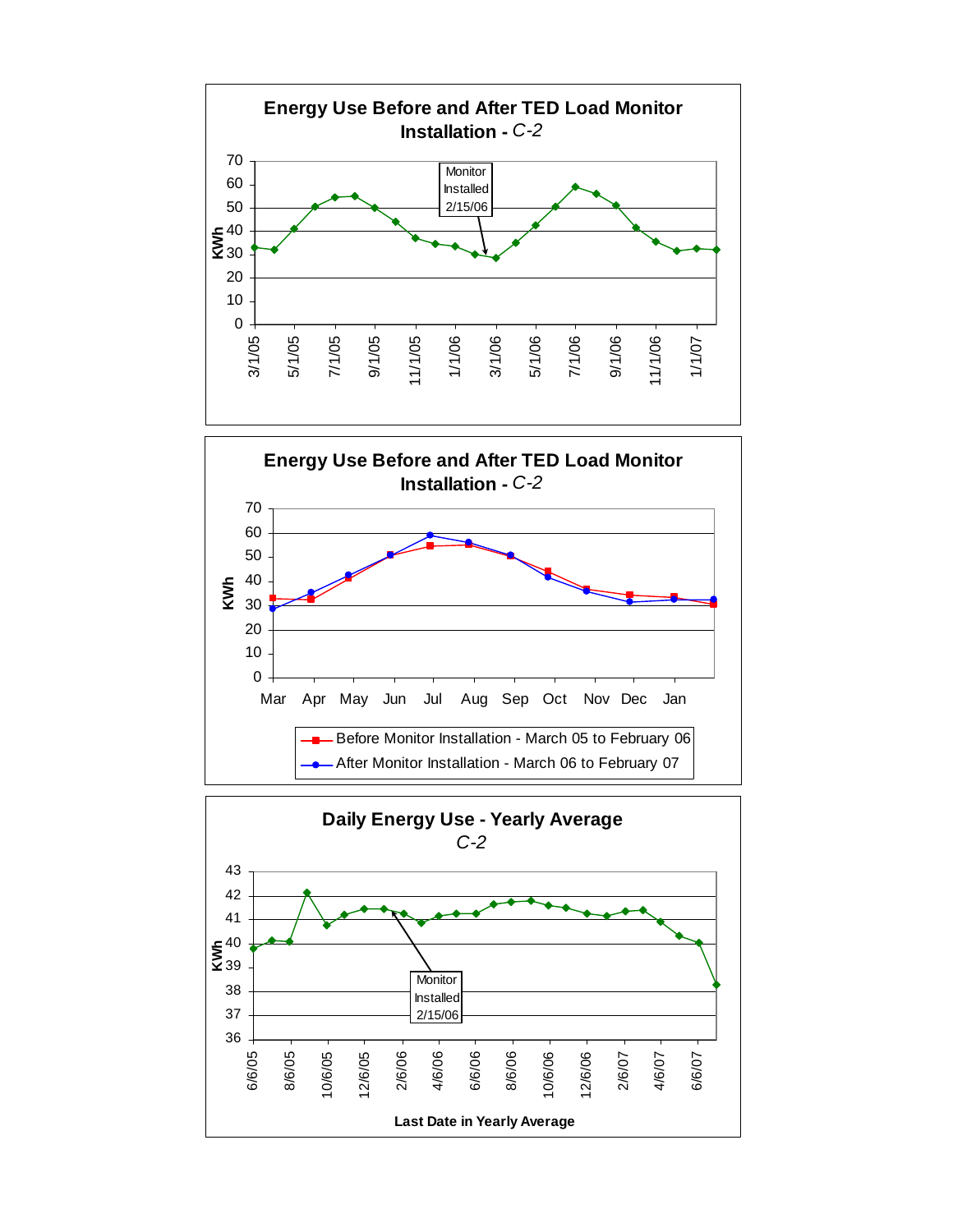

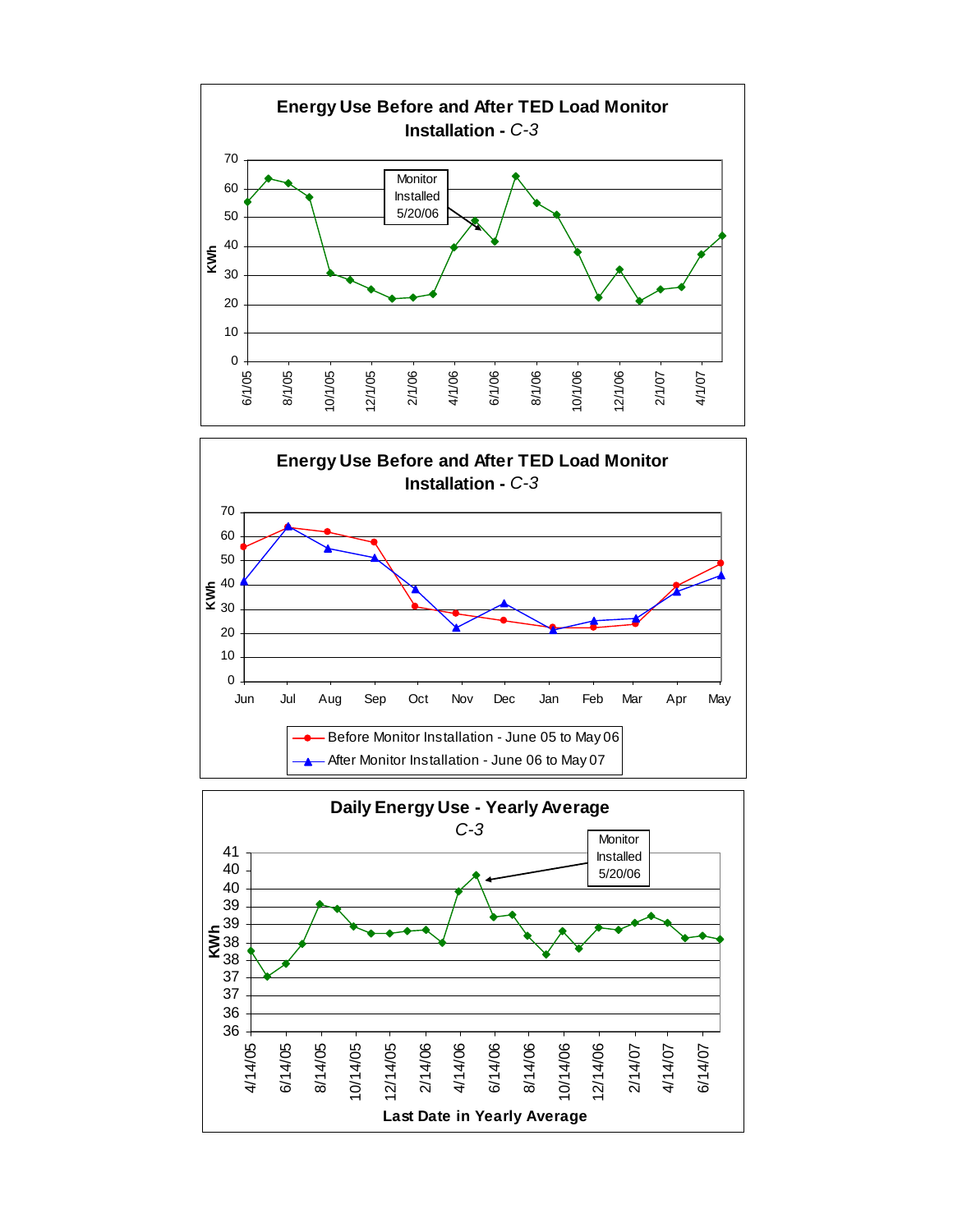



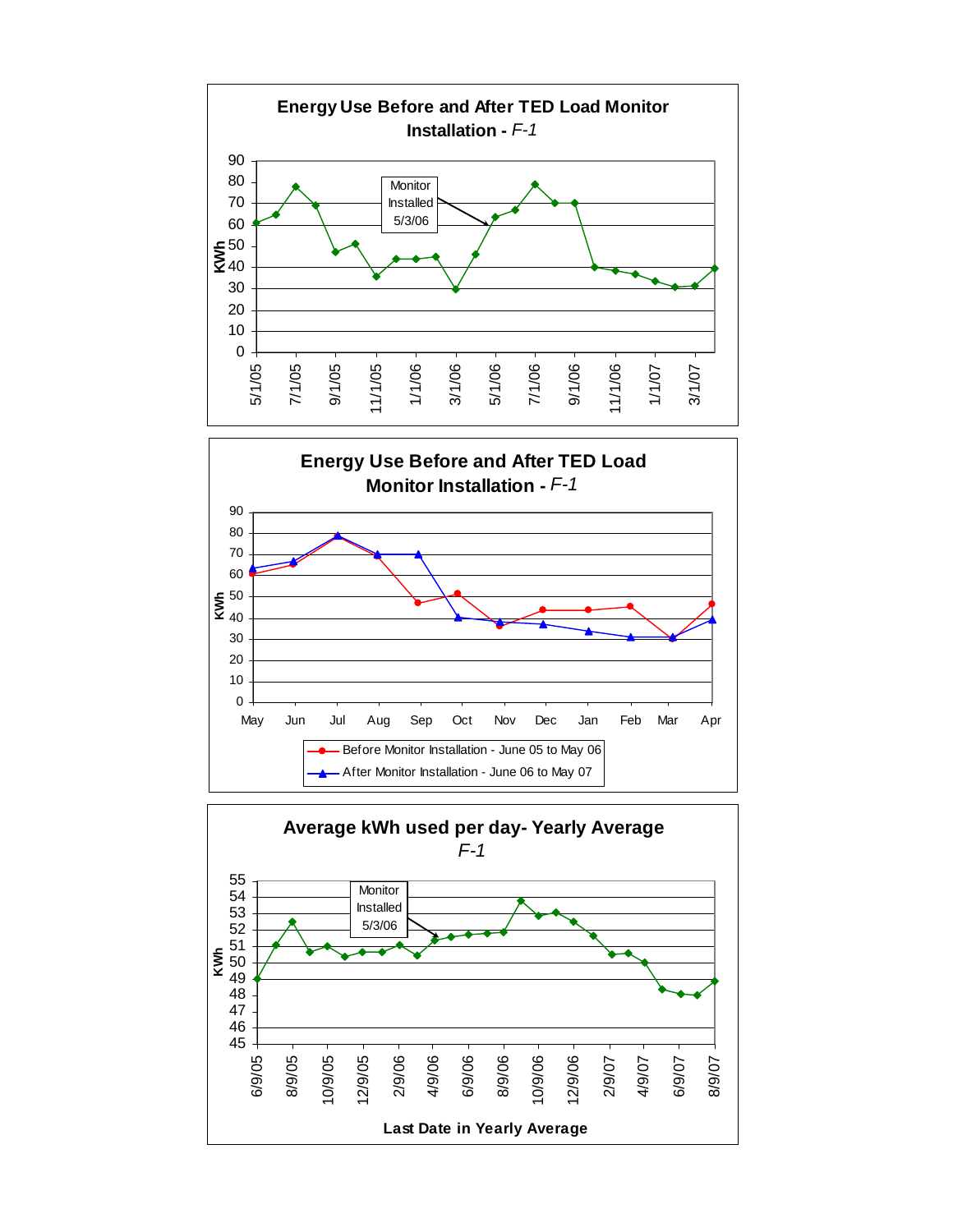



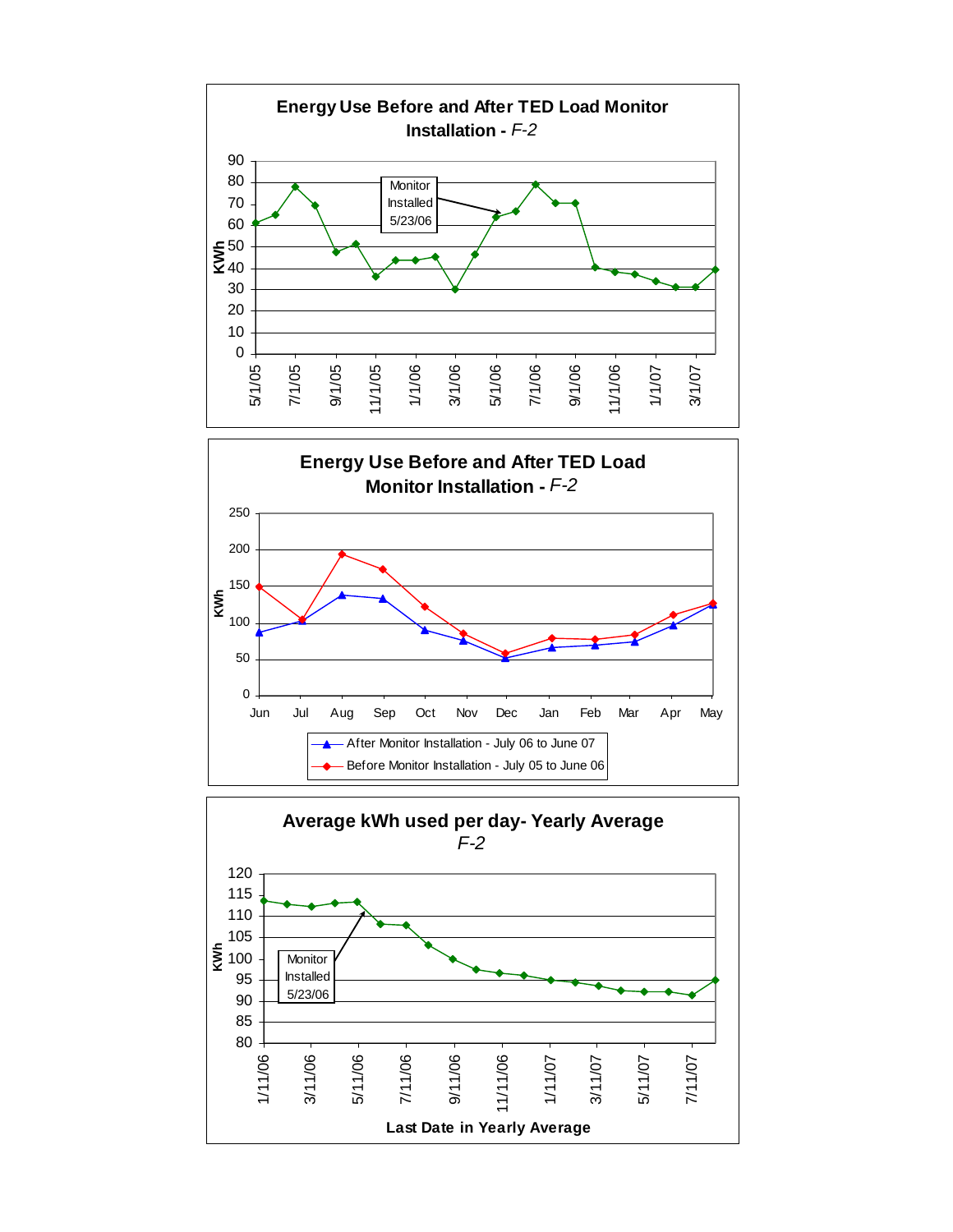



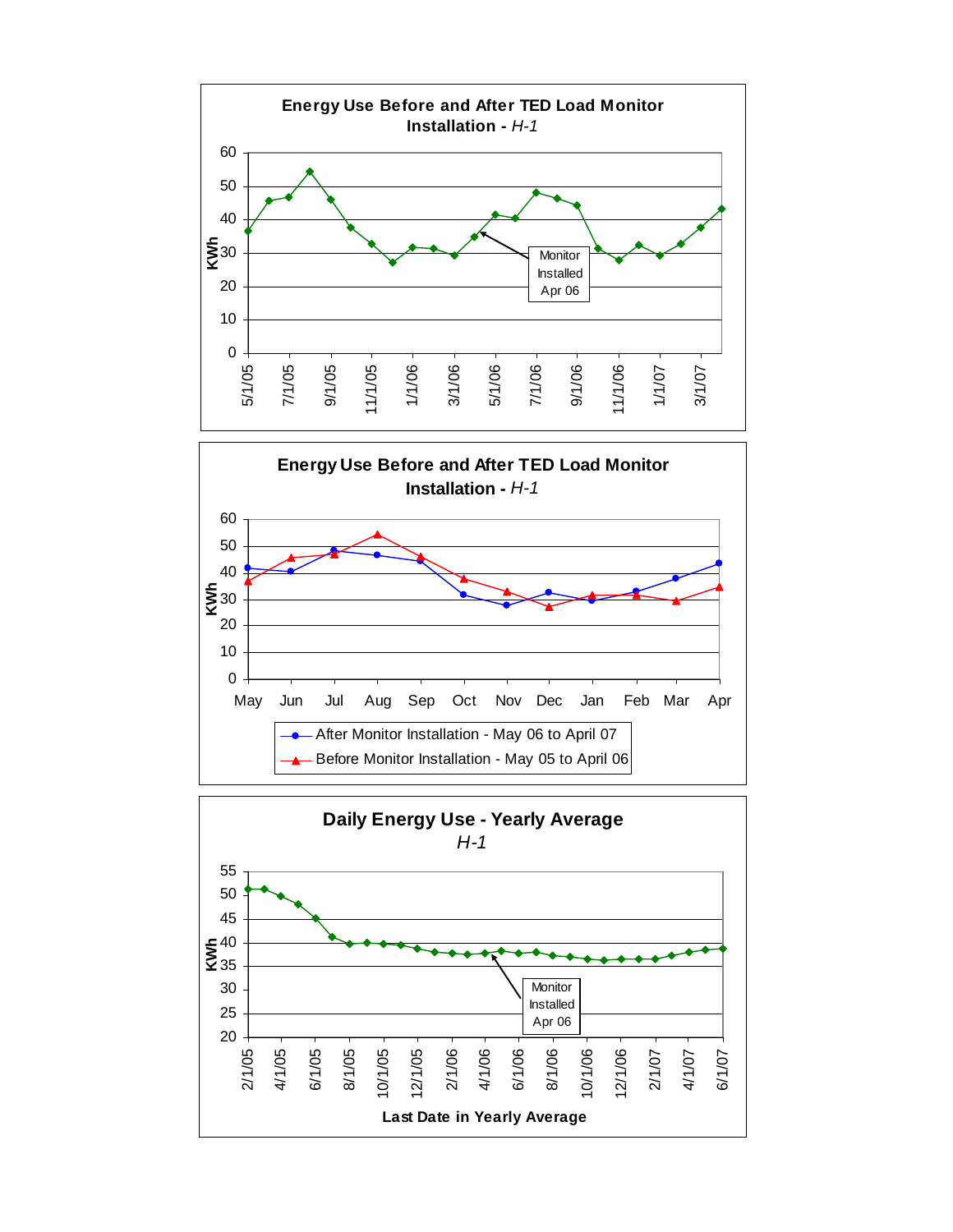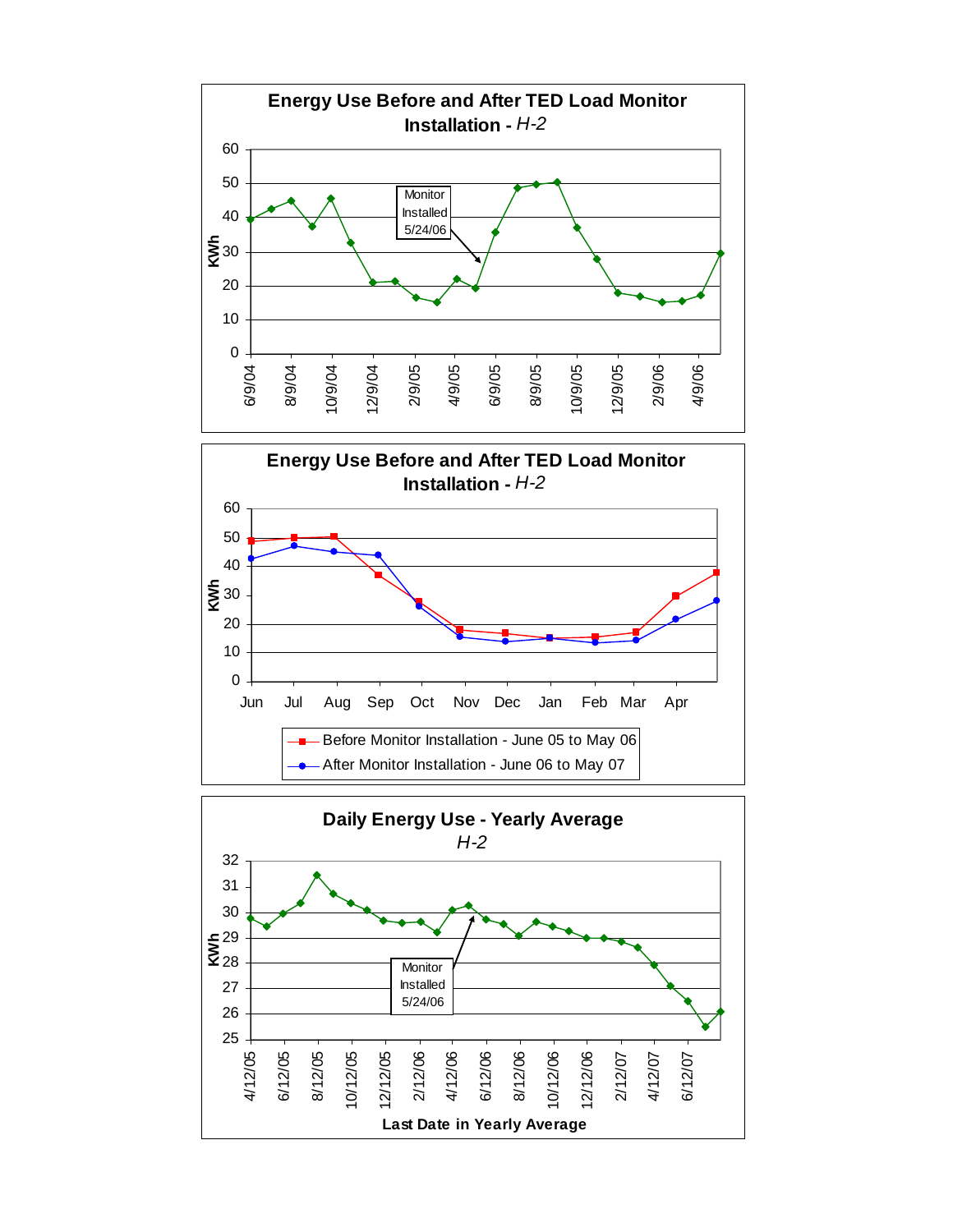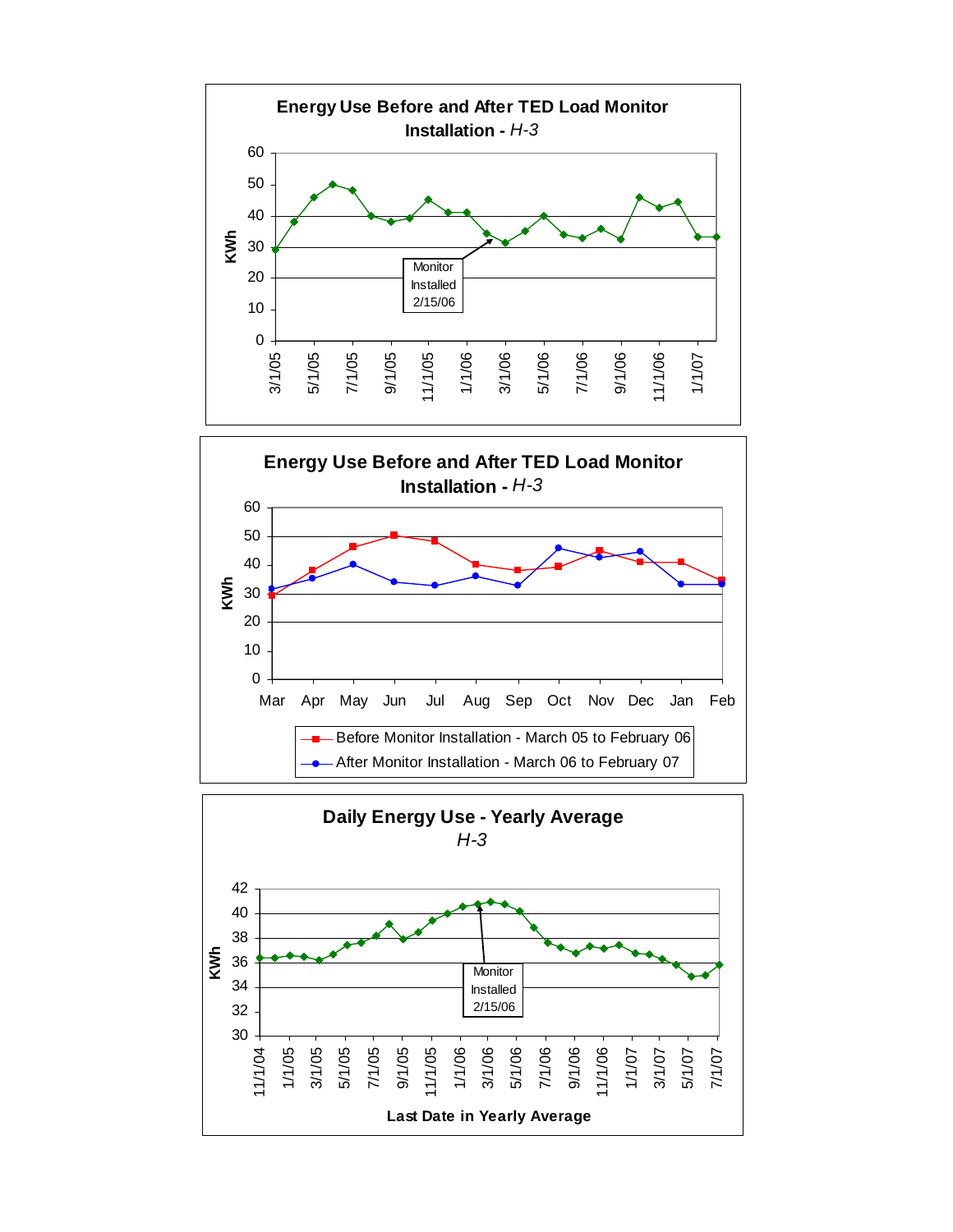



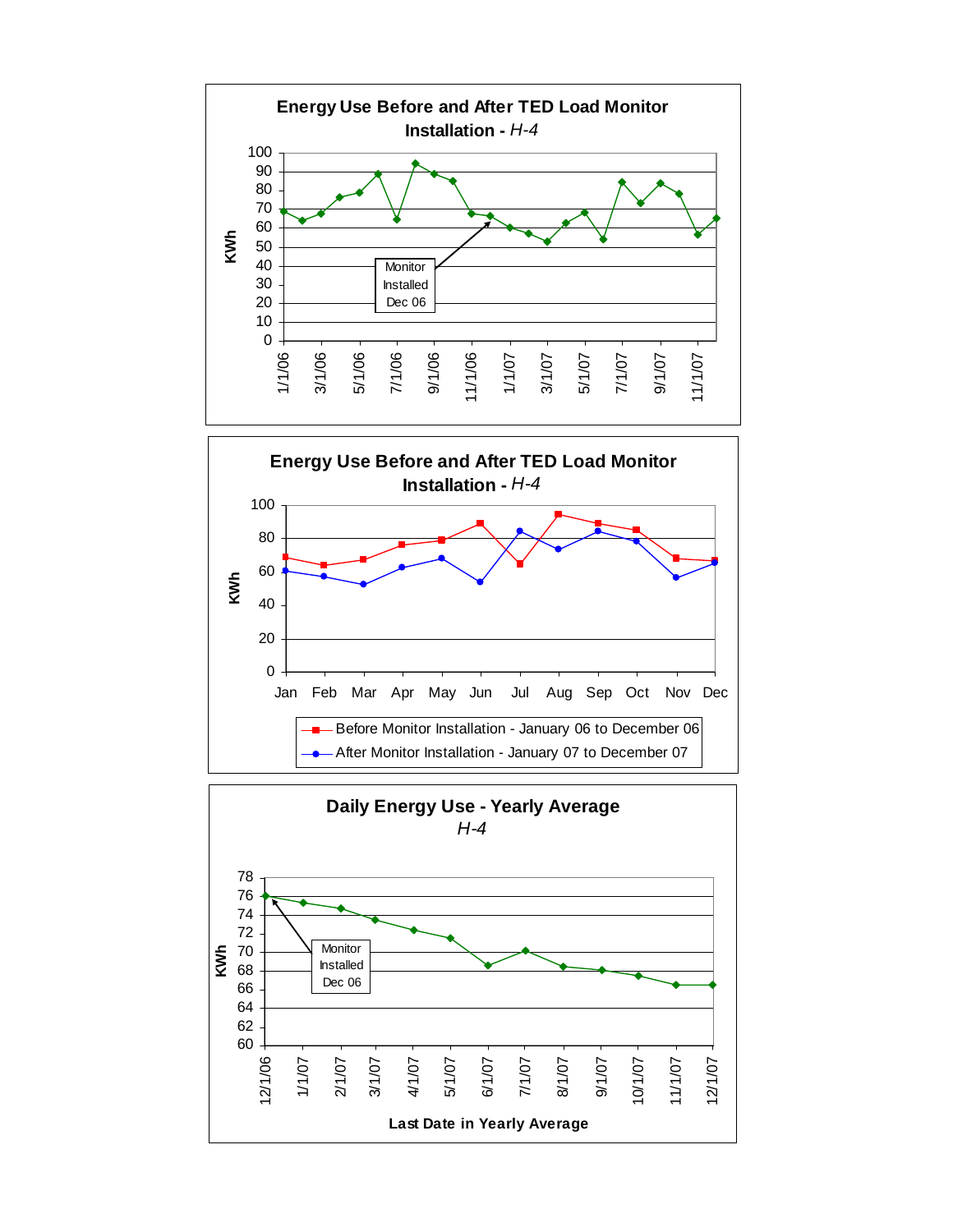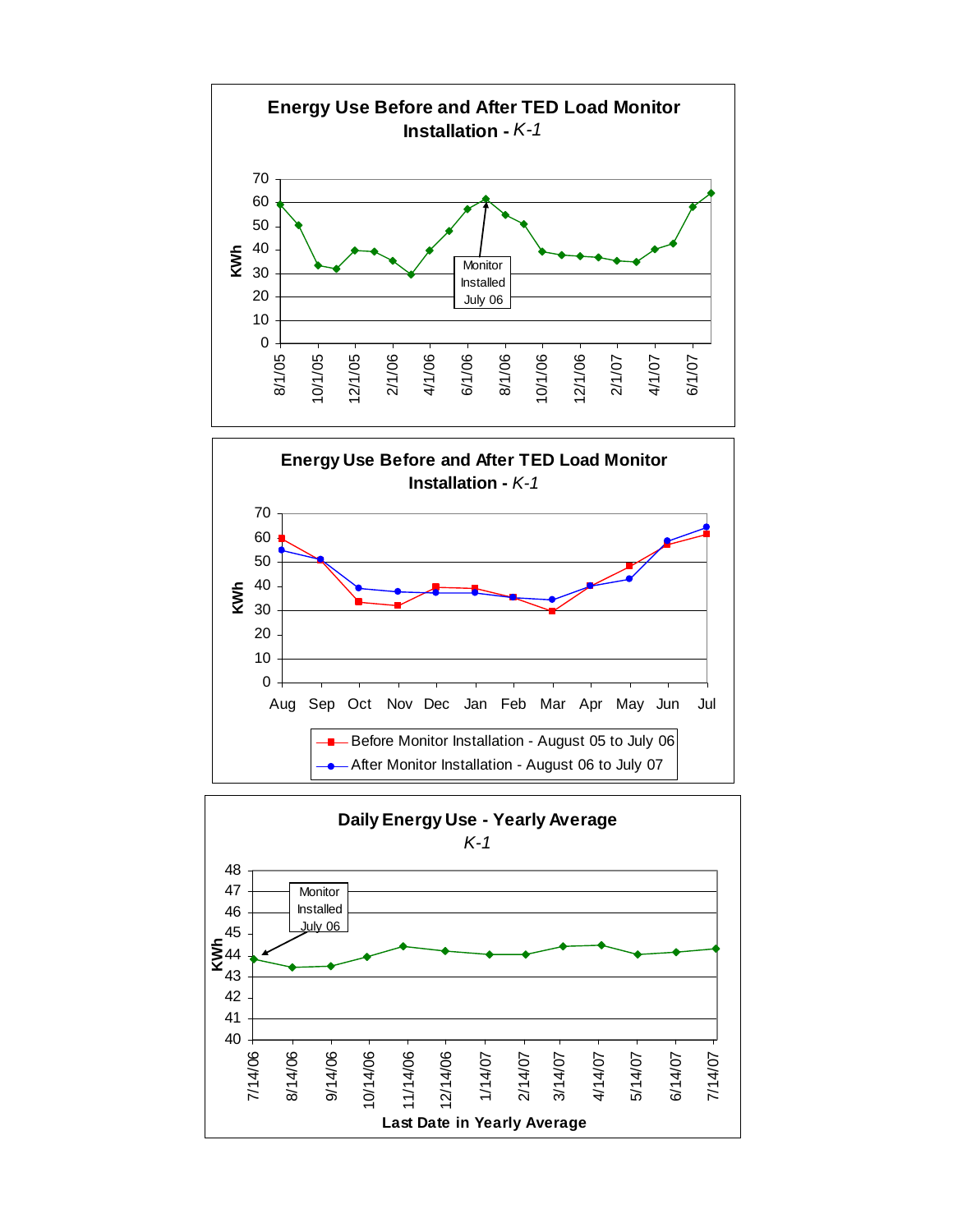



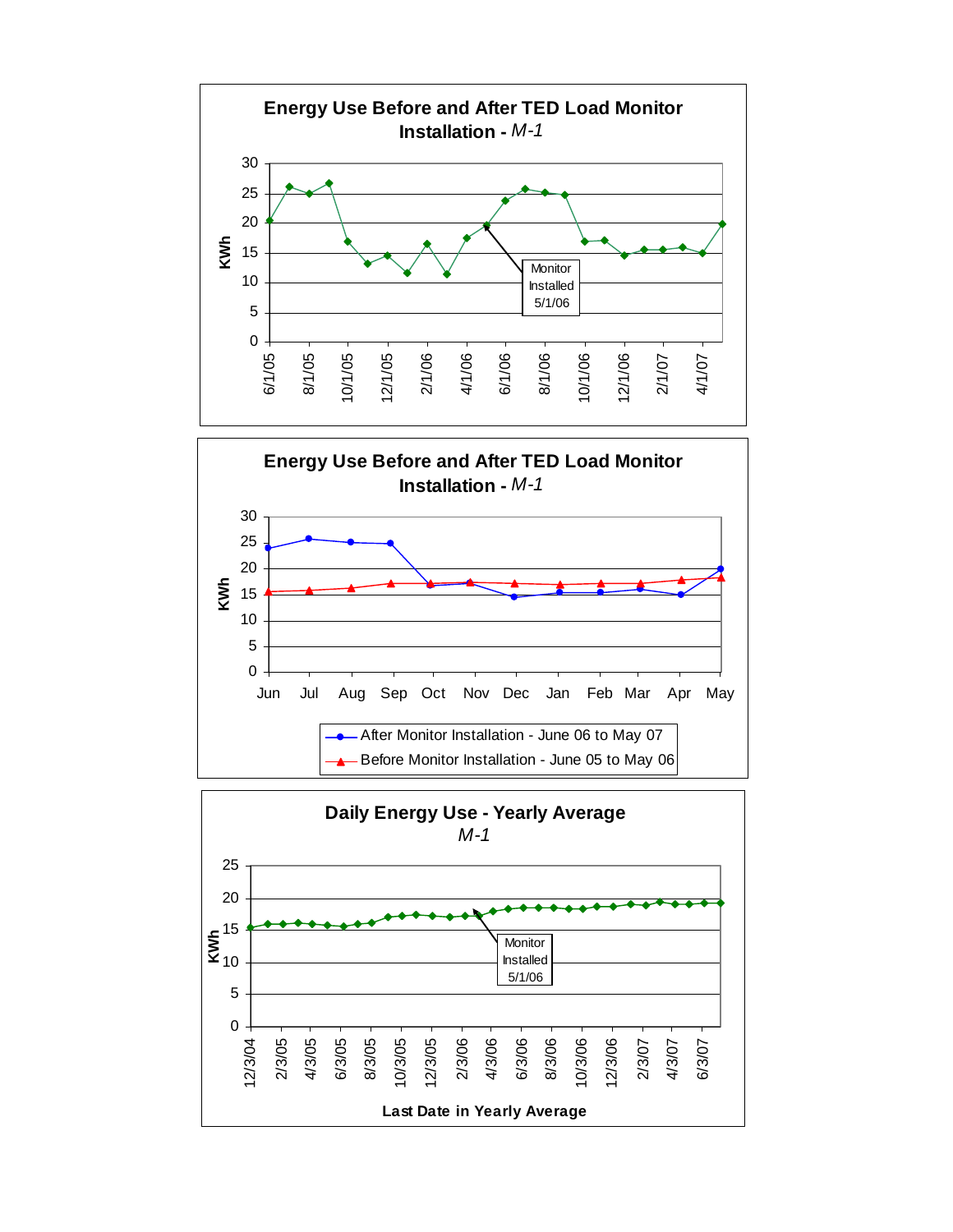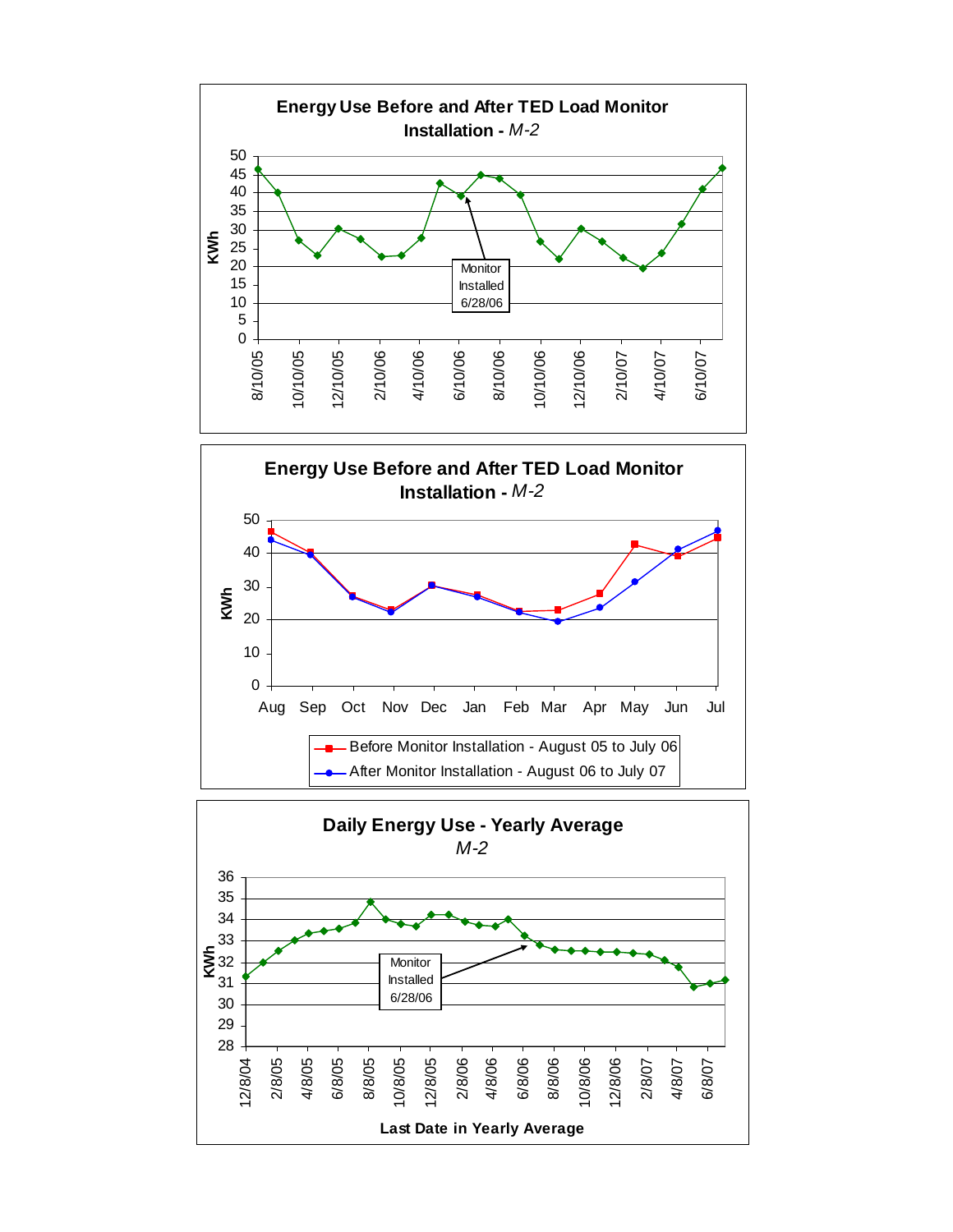



![](_page_31_Figure_2.jpeg)